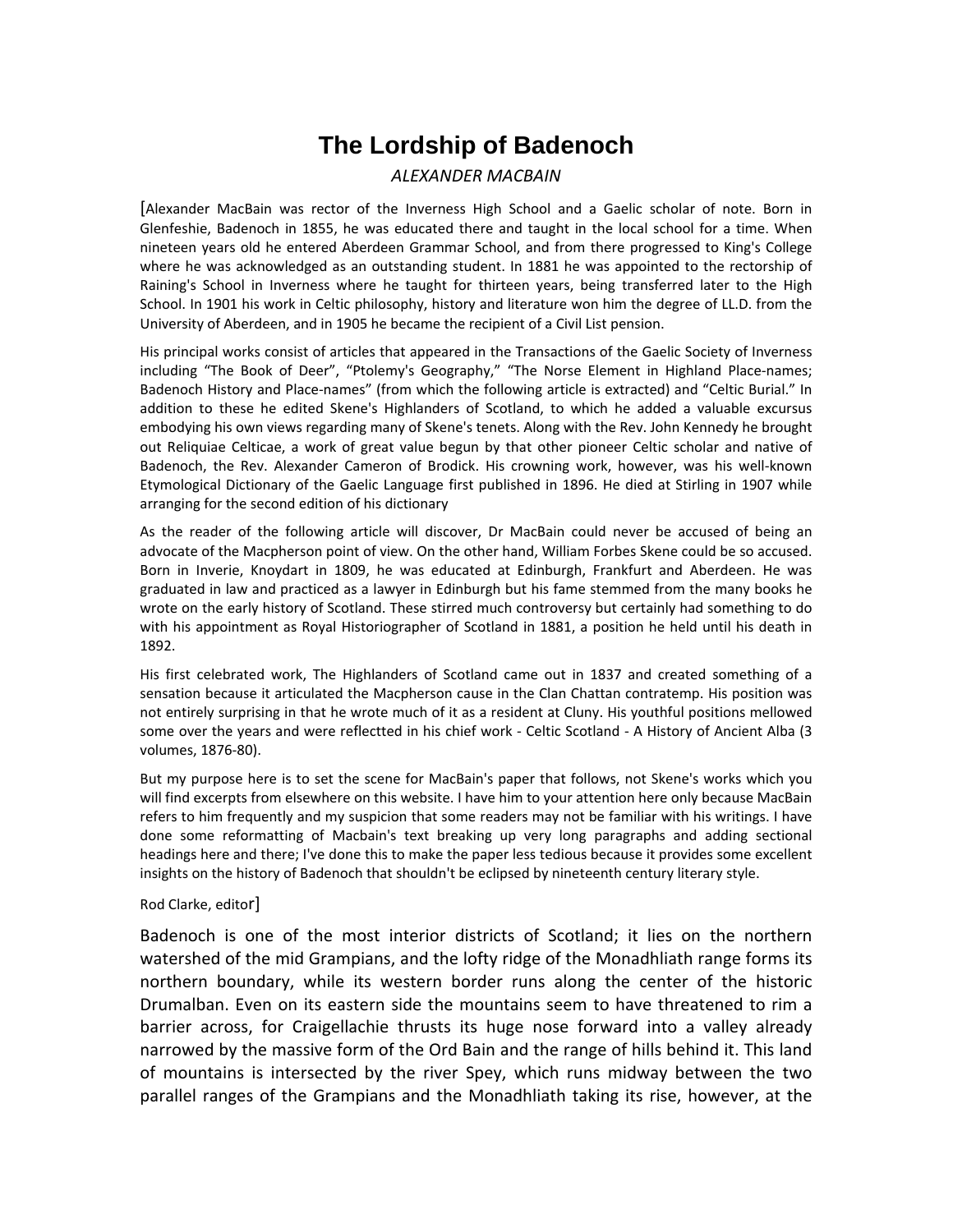ridge of Drumalban. Badenoch, as a habitable land, is the valley of the Spey and the glens that run off from it. The vast bulk of the district is simply mountains.

In shape, the district of Badenoch is rectangular, with an east-north-easterly trend, its length averaging about thirty‐two miles, and its breadth some seventeen miles. Its length along the line of the Spey is thirty-six miles, the river itself flowing some thirtyfive miles of the first part of its course through Badenoch. The area of Badenoch is, according to the Ordnance Survey, 551 square miles, that is,about 353,000 acres. The lowest level in the district is 700 feet; Kingussie, the "capital," is 740 feet above sealevel, and the source of the river, Loch Spey is 1142 feet. The highest peak, a shoulder of the Braeriach ridge, is 4149 feet, which is itself outside Badenoch by about a mile, and Ben Macdui by two miles.

Mountains and rivers, rugged rocks and narrow glens, with one large medial valley fringed with cultivation - that is Badenoch. It is still well wooded, though nothing to what it once must have been. The lower ground at one time must have been completely covered by wood, which spread away into the vales and glens; we find on lofty plateaus and hillsides the marks of early cultivation, the ridges and the rigs or feannagan, showing that the lower ground was not very available for crops on account of the forest, which, moreover, was full of wild beasts, notably the wolf and the boar. Cultivation, therefore, ran mostly along the outer fringe of this huge wood, continually encroaching on it as generation succeeded generation.

The bogs yield abundant remains of the once magnificent forest that covered hillside and glen, and the charred logs prove that fire was the chief agent of destruction. The tradition of the country has it that the wicked Queen Mary set fire to the old Badenoch forest. She felt offended at her husband's pride in the great forest ‐ he had asked once on his home return how his forests were before he asked about her. So she came north, took her station on the top of Stron‐na Bhruinn ‐ the Queen's Ness ‐ above Glenfeshie, and there gave orders to set the woods on fire. And her orders were obeyed. The Badenoch forest was set burning, and the Queen, Nero‐like, enjoyed the blaze from her point of vantage. But many glens and nooks escaped, and Rothiernurchus was left practically intact. The Sutherlandshire version of the story is different and more mythic. The king of Lochlain was envious of the great woods of Scotland; the pine forests especially roused his jealous ire. So he sent his muime, a witch and a monster, whose name was Dubh‐Ghiubhais, and she set the forests on fire in the north. She kept herself aloft among the clouds, and rained down fire on the woods, which burnt on with alarming rapidity. People tried to get at the witch, but she never showed herself, but kept herself enveloped in a cloud of smoke. When she had burned as far as Badenoch, a clever man of that district devised a plan for compassing her destruction. He gathered together cattle of all kinds and their young; then he separated the lambs from the sheep, the calves from the cows, and the young generally from their dams; then such a noise of bleating, lowing, neighing, and general Babel arose to the heavens that Dubh‐ Ghiubhais popped her head out of the cloud to see what was wrong. This was the moment for action. The Badenoch man was ready for it; he had his gun loaded with the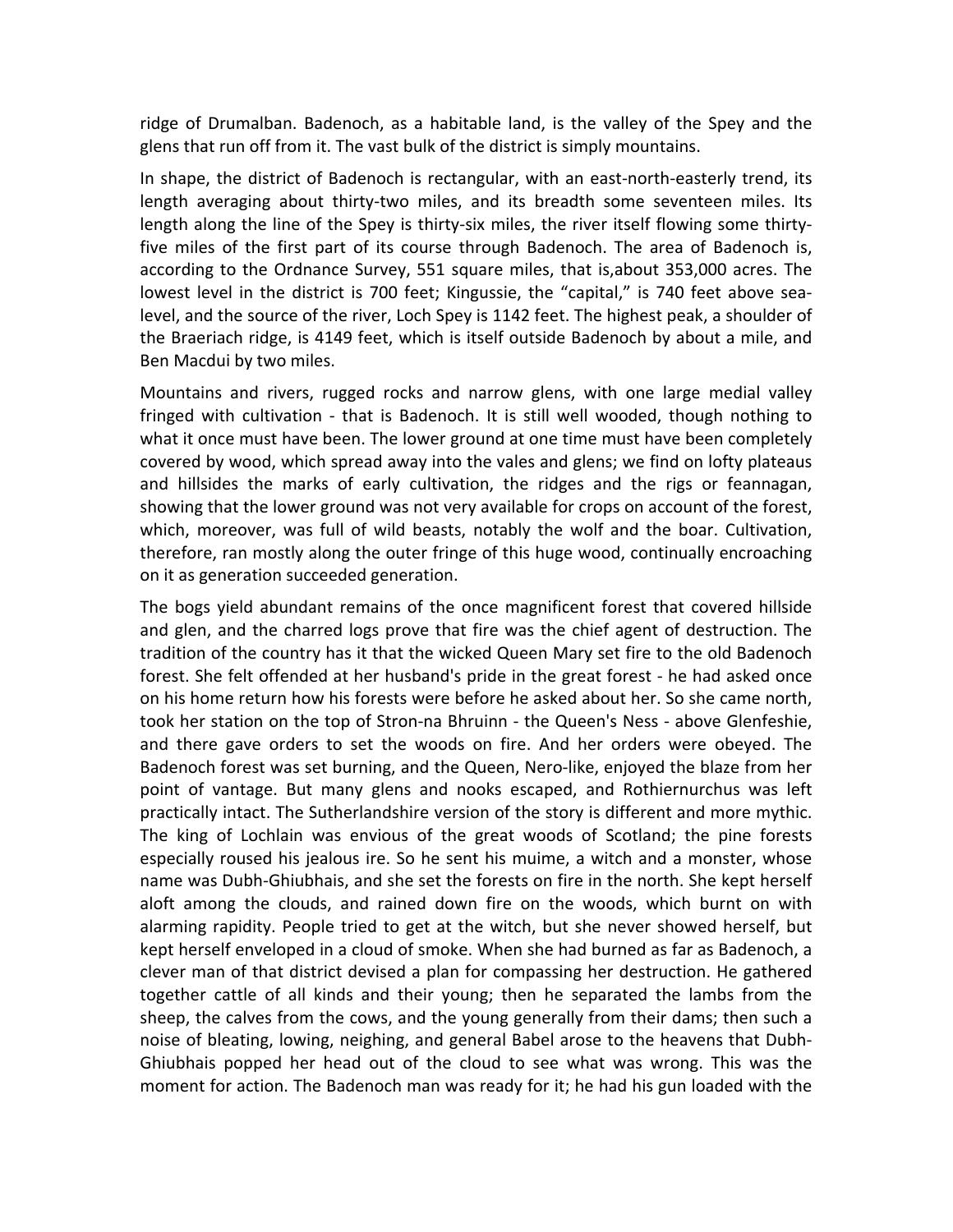orthodox six pence; he fired, and down came the Dubh‐Ghiubhais, a lifeless lump! So a part of the great Caledonian forest was saved among the Grampian hills.

Modern Badenoch comprises the parishes of Laggan, Kingussie and Insh, and Alvie; but the old Lordship of Badenoch was too aristocratic to do without having a detached portion somewhere else. Consequently we find that Kincardine parish, now part of Abernethy, was part of the Lordship of Badenoch even later than 1606, when Huntly excambed it with John of Freuchie for lands in Glenlivet. Kincardine was always included in the sixty davachs that made up the land of Badenoch. The Barony of Glencarnie in Duthil - from Aviemore to Garten and northward to Inverladnan - was seemingly attached to the Lordship of Badenoch for a time, and so were the davachs of Tullochgorum, Curr, and Clurie further down the Spey, excambed by Huntly in 1491 with John of Freuchie. On the other hand, Rothiemurchus was never a part of Badenoch, though some have maintained that it was, The six davachs of Rothiemurchus belonged to the Bishops .of Moray, and at times they feued the whole of Rothiemurchus to some powerful person, as to the Wolf of Badenoch in 1383, and to Alexander Keyr Mackintosh in 1464, in whose family it was held till 1539, when it passed into the hands of the Gordons, and from them to the Grants.

Badenoch does not appear in early Scottish history; until the thirteenth century we never hear of it by name nor of anything that. took place within its confines. True, Skene, in his Celtic Scotland, definitely states that the battle of Monitcarno was fought here in 729. This battle took place between Angus, King of Fortrenn, and Nectan, the ex‐ king of the Picts, and in it the latter was defeated, and Angus shortly afterwards established himself on the Pictish throne. We are told that the scene of the battle was "Monitcarno juxta stagnum Loogdae" ‐ Monadh‐carnach by the side of Loch Loogdae. Adamnan also mentions Lochdae which Columba falls in with while going over Drumalban. Skene says that Loch Insh ‐ the lake of the island ‐ is a secondary name, and that it must have originally been called Lochdae, that the hills behind it enclose the valley of Glencamie, and that Dunachton, by the side of Loch Insh, is named Nectan's Fort after King Nectan. Unfortunately this view is wrong, and Badenoch must give up any claim to be the scene of the battle of Monadh‐carno; Lochdae is now identified with Lochy, and Glencarnie is in Duthil. But Dunachton is certainly Nectan's Fort; whether the Nectan meant was the celebrated Pictish King may well be doubted. Curiously, local tradition holds strongly that a battle was fought by the side of Loch Insh, but the defeated leader was King Harold, whose grave is on the side of Craig Righ Harailt.

# *The Comyns Take Over*

From 729, we jump at once to 1229, exactly five hundred years, and about that date we find that Walter Comyn is feudal proprietor of Badenoch, for he makes terms with the Bishop of Moray in regard to the church lands and to the "natives" or bondsmen in the district. It has been supposed that Walter Comyn came into the possession of Badenoch by the forfeiture and death of Gillescop, a man who committed some atrocities in 1228 ‐ such as burning the (wooden) forts in the province of Moray, and setting fire to a large part of the town of Inverness. William Comyn, Earl of Buchan, the justiciar, was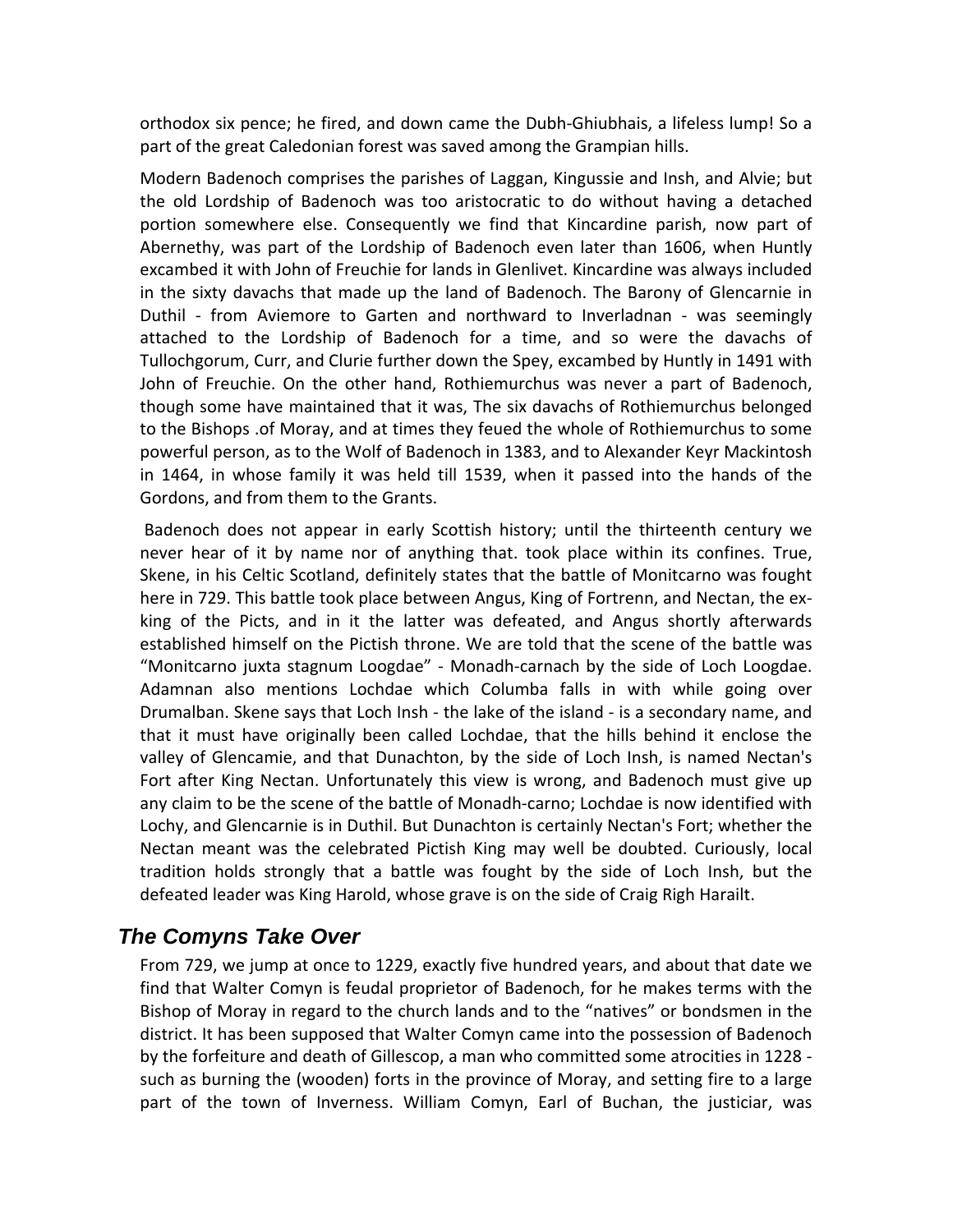entrusted with the protection of Moray, and in 1229 Gillescop and his two sons were slain. Thereafter we find Walter Comyn in possession of Badenoch and Kincardine, and it is a fair inference that Gillescop was his predecessor in the Lordship of Badenoch.

The Comyns were a Norman family; they came over with the Conqueror, and it is asserted that they were nearly related to him by marriage. In 1068, we hear of one of them being governor or earl of Northumberland, and the name is common in English charters of the twelfth century, in the early part of which they appear in Scotland. They were in great favour with the Normanising David, and with William after him, filling offices of chancellors and justiciars under them. William Comyn, about the year 1210, married Marjory, heiress of the Earldom of Buchan, and thus became the successor of the old Celtic Mormaers of that district under the title of Earl of Buchan. His son Walter obtained the Lordship of Badenoch, as we saw, and a year or two after, he became Earl of Menteith by marrying the heiress, the Countess of Menteith. He still kept the lands of Badenoch, for, in 1234, we find him, as Earl of Menteith, settling a quarrel with the Bishop of Moray over the Church lands of Kincardine. Walter was a potent factor in Scottish politics, and in the minority of Alexander III acted patriotically as leader against the pro‐English party. He died in 1257 without issue. John Comyn, his nephew, son of Richard, succeeded him in Badenoch; he was head of the whole family of Comyn, and possessed much property, though simply entitled Lord of Badenoch.

The Comyns at that time were at the height of their power; they could muster at least two earls, the powerful Lord of Badenoch, and thirty belted knights. Comyn of Badenoch was a prince, though not in name, making treaties and kings. John Comyn, called the Red, died in 1274, and was succeeded by his son John Comyn, the Black, and in the troubles about the kingly succession at the end of the century, he was known as John de Badenoch, senior, to distinguish him from his son John, the Red Comyn, the little regent, Baliol's nephew, and claimant to the throne, whom Bruce killed under circumstances of treachery at Dumfries in 1306.

# *Comyns Out, Randolph In*

Then followed the fall and forfeiture of the Comyns, and the Lordship of' Badenoch was given, about 1313 ‐ included in the Earldom of Moray ‐ to Thomas Randolph, Bruce's [nephew and] right‐hand friend.

The Cummings have left an ill name behind them in Badenoch for rapacity and cruelty. Their treachery has passed into a proverb:‐

> *"Fhad bhitheas craobh 'sa choill Bithidh foill 'sna Cuiminich."*

Which is equally smart in its English form ‐

*"While in the wood there is a tree A Cumming will deceitful be."*

It is in connection with displacing the old proprietors - the Shaws and Mackintoshes that the ill repute of the Cummings was really gained. But the particular cases which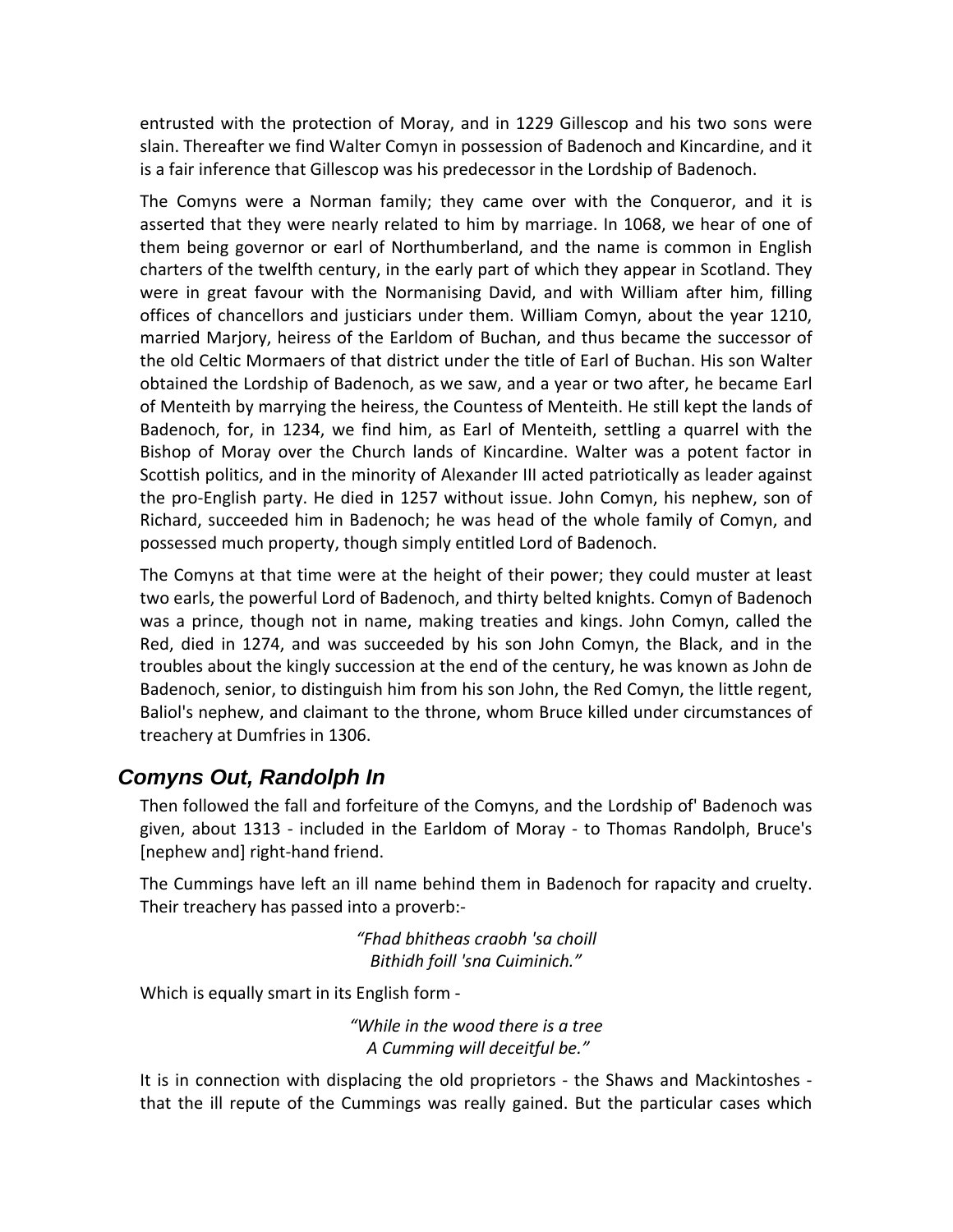tradition remembers are mythical in the extreme; yet there is something in the traditions. There is a remembrance that these Cummings were the first feudal lords of Badenoch; until their time the Gaelic Tuath that dwelt in Badenoch had lived under their old tribal customs, with their toiseachs, their aires, and their saor and daor occupiers of land. The newcomers, with their charters, their titles, and their new exactions over and above the old Tuath tributes and dues, must have been first objects of wonder, and then of disgust. The authority which the Cummings exerted over the native inhabitants must often have been abeyance, and their rents more a matter of name than reality. However, by making it the interest of the chiefs to side with them, and by granting their charters, these initial difficulties were got over in a century or two. It was now under this feudalising process that the system of clans, as now known, was developed.

### *Then Came the Wolf*

Earl Randolph died in 1332, and his two sons were successively Earls of Moray, the second dying in 1346 without issue, when "Black Agnes," Countess of Dunbar, succeeded to the vast estates. The Earldom of Moray, exclusive of Badenoch and Lochaber, was renewed to her son in 1372.<sup>i</sup> [Note: Superscripts refer to end notes.]

Meanwhile, in 1371 Alexander Stewart, third son of King Robert II, was made Lord of Badenoch by his father and also Earl of Buchan; and in 1387 he became Earl of Ross through his marriage with the Countess Euphame. His power was therefore immense; he was the king's lieutenant in the North (locum tenens in borealibus partibus regni); but such was the turbulence and ferocity of his character that he was called the "Wolf of Badenoch." He is still remembered in the traditions of the country as Alastair Mor Mac an Righ ‐ 'Alexander the Great, Son of the King' ‐ a title which is recorded also in Maurice Buchanan's writings (AD 1461, Book of Pluscarden), who says that the wild Scots (Scotis silvestribus) called him "Alitstar More Makin Re," Naturally enough he gets confused with his famous namesake of Macedonia, also named Alastair Mor, but the more accurate of tradition‐mongers differentiate them easily, for they call Alexander the Great Alastair Uabh'rach, Mac Righ Philip - "Alexander the Proud, Son of King Philip." This epithet of uabhrach or uaibhreach appears as applied to Alexander the Great in that beautiful mediaeval Gaelic poem that begins:‐

> *"Ceathrar do bhi air uaighan fhir Feart Alaxandair Uaibhrigh: Ro chausat briathra con bhreice. Os cionn na flatha a Fhinnghreic."*

Translated ‐

*Four men were at a hero's grave The tomb of Alexander the Proud; Words they spake without lies Over the chief from beauteous Greek‐land.ii*

The Wolf of Badenoch's dealings with his inferiors in his lordship are not known; but that he allowed lawlessness to abound may be inferred from the feuds that produce the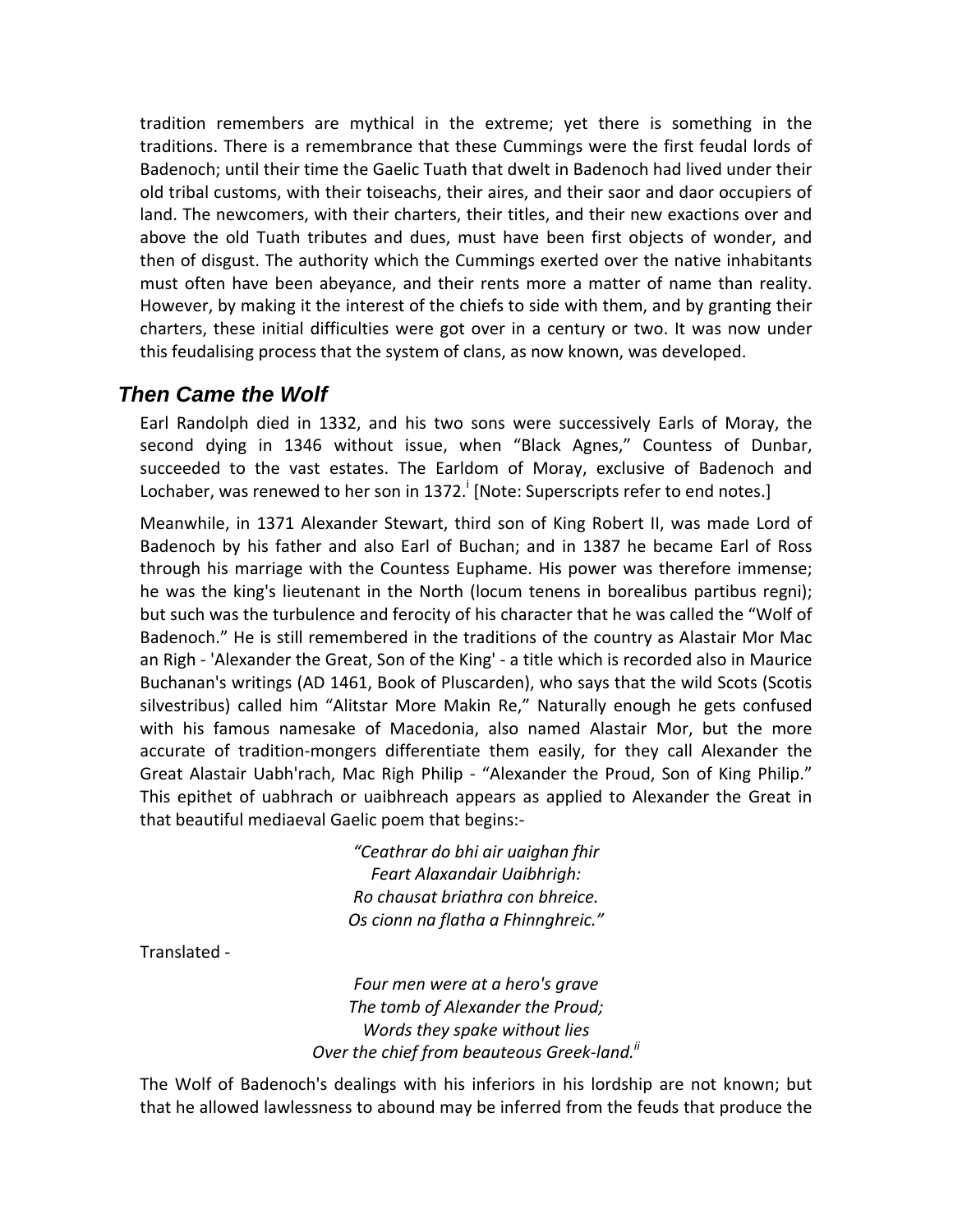Battle of Invernahavon (ca. 1386), and culminated in the remarkable conflict on the North Insh of Perth in 1396. We are not in much doubt as to his conduct morally and ecclesiastically. He had five natural‐born sons ‐ Alexander, Earl of Mar, Andrew, Walter, James, and Duncan ‐ a regular Wolf's brood for sanguinary embroilments. He had a chronic quarrel with Alexander Bur, Bishop of Moray, which culminated in the burning of Elgin Cathedral in 1390. But in nearly every case the Bishop by the terrors of the Curse of Rome, gained his point. In 1380, the Wolf cited the Bishop to appear before him at the Standing Stones of the Rathe of Easter Kingussie (apud le standard stanys de le Rathe de Kynguey estir) on the 10th October, to show his titles to the lands held in the Wolf's lordship of Badenoch, viz., the lands of Logachnacheny (Laggan), Ardinche (Balnespick, etc.), Kinguey, the lands of the Chapels of Rate and Nachtan, Kyncardyn, and also Gartinengally.

The Bishop protested, at a court held at Inverness, against the citation, and urged that the said lands were held of the King direct. But the Wolf held his court on the 10th October: the Bishop standing "extra curiam"‐ outside the court, i.e., the Standing Stones ‐ renewed his protest, but to no avail. But upon the next day before dinner, and in the great chamber behind the hall in the Castle of Ruthven, the Wolf annulled the proceedings of the previous day, and gave the rolls of Court to the Bishop's notary, who certified that he put them in a large fire lighted in the said chamber, which consumed them. In 1381, the Wolf formally quits claims on the above-mentioned church lands, but in 1383 the Bishop granted him the wide domain of Rothiemurchus ‐ "Rathmorchus, viz., sex davatas terre quas habemus in Strathspe et la Badenach" ‐ six davochs of land it was. The later quarrels of the Wolf and the Bishop are notorious in Scottish history: the Wolf seized the Bishop's lands, and was excommunicated, in return for which he burnt the towns of Forres and Elgin, with the Church of St. Giles, the maison dieu, the Cathedral, and eighteen houses of the canons in 1390. For this he had to do penance in the Blackfriars Church at Perth. He died in 1394, and is buried in Dunkeld where a handsome tomb and effigy of him exist.

# *And Then It Was the Gordons*

As the Wolf left no legitimate issue, some think the Lordship of Badenoch at once reverted to the Crown, for we hear no more of it till it was granted to the Earl of Huntly in 1451. On this point Sir W. Fraser says: "The Lordship of Badenoch was bestowed by King Robert II upon his son, the Wolf of Badenoch, in 1371, and should have reverted to the Crown on the Lord of Badenoch's death in 1394. But there is no evidence in the Exchequer Roll, or elsewhere, of any such reversion, and Badenoch seems to have been retained in possession by the Wolf of Badenoch's eldest son, who became Earl of Mar . . . Alexander, Earl of Mar, and his father, were therefore the successors of the Comyns as Lords of Badenoch."

The Lordship of Badenoch was finally granted to Alexander, Earl of Huntly, by James II, by charter dated 28th April, 1451, not in recompense for his services at the Battle of Brechin, as is generally stated, but upwards of a year before that event. The great family of Gordon and Huntly originally came from near the Borders. They obtained their name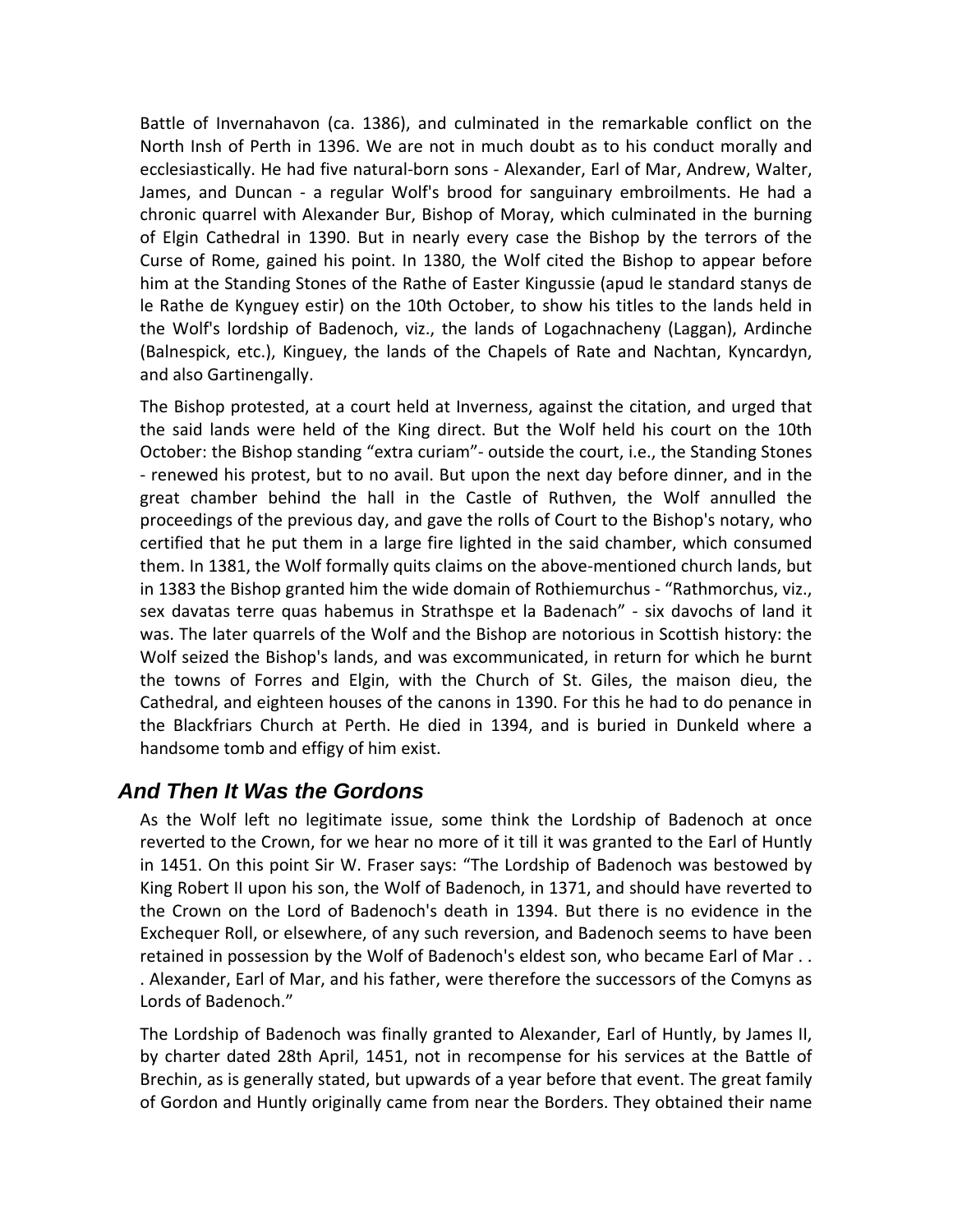of Gordon from the lands of Gordon, now a parish and village in the west of the Merse, S.W. Berwickshire. There, also, was the quondam hamlet of Huntly, a name now represented there only by the farm called Huntlywood. The parish gave the family name of Gordon, and the hamlet of Huntly gave the title of Earl or Marquis of Huntly. Sir Adam de Gordon was one of Bruce's supporters, and after the forfeiture of the Earl of Athol he got the Lordship of Strathbogie, with all its appurtenances, in Aberdeenshire and Banff.

The direct male Gordon line ended with Sir Adam's great‐grandson and name sake, who fell at the battle of Homildon Hill in 1402, leaving a daughter Elizabeth, who married Alexander Seton, second son of Sir W. Seton of Winton. Her son Alexander assumed the name of Gordon, and was created Earl of Huntly in 1449. His son George was Lord Chancellor, founded Gordon Castle, and erected the Priory of Kingussie (Shaw's Moray). The Gordons were so preeminent in Northern politics that their head was nicknamed "Cock of the North." In 1599, Huntly was created a marquis, and in 1684 the title was advanced to that of Duke of Gordon, George, the fifth and last Duke of Gordon, died in 1836, when the property passed into the possession of the Duke of Richmond and Lennox, as heir of entail, in whose person the title of Duke of Gordon was again revived in 1876, the full title being then Duke of Richmond and Gordon.

Save the Church lands, all the property in Badenoch belonged to Huntly either as superior or actual proprietor. The Earl of Ross possessed lands in Badenoch under the lord superior in 1338, which he granted to Malmoran of Glencarnie: the lands were Dalnavert and Kinrara, and the grant is confirmed about 1440, while in 1467 we find the Earl of Ross again granting the adjoining lands of Invermarkie to the Thane of Cawdor, in whose name they appear till the seventeenth century, when Invereshie gets possession of them. The Laird of Grant, besides Delfour, which he had for three centuries, also held the Church lands of Laggan and Insh, that is, "Logane, Ardinche, Ballynaspy," as it is stated in 1541, and he is in possession of them for part of the seventeenth century. Mackintosh of Mackintosh had in feu from Huntly in the sixteenth century the lands of Benchar, Clune, Kincraig, and Dunachton, with Rait, Kinrara, and Dalnavert. The only other proprietor or feuar besides these existing in the sixteen century seems to have been James Mackintosh of Gask. The Macphersons, for instance, including Andrew in Cluny, who signed for Huntly the "Clan Farsons Band" of 1591, all are tenants merely.

We are very fortunate in possessing the Huntly rental of Badenoch for the year 1603. Mackintosh appears as feuar for the lands above mentioned, and there are two wadsetters ‐ Gask and Strone, both Mackintoshes. The seventeenth century sees quite a revolution in landholding in Badenoch, for during its course Huntly has liberally granted feus, and the proprietors are accordingly very numerous. Besides Huntly, Mackintosh, and Grant of Grant, we find some twenty feus or estates possessed by Macphersons; there was a Macpherson of Ardbrylach, Balchroan, Benchar, (in) Balarach, Breakachie, Clune, Cluny, Corranach, Crathie, Dalraddy, Delfour, Etteridge, Gasklyne, Gellovie, Invereshie, Invemahaven (Inverallochie), Invertromie, Nuid, Phones, and Pitchirn. There was a Mackintosh of Balnespick, Benchar, Delfour, Gask, Kinrara, Lynwilg, Rait and Strone - eight in all. Four other names appear once each besides these during the century ‐ Maclean, Gordon of Buckie, Macqueen, and Macdonald. The total valuation of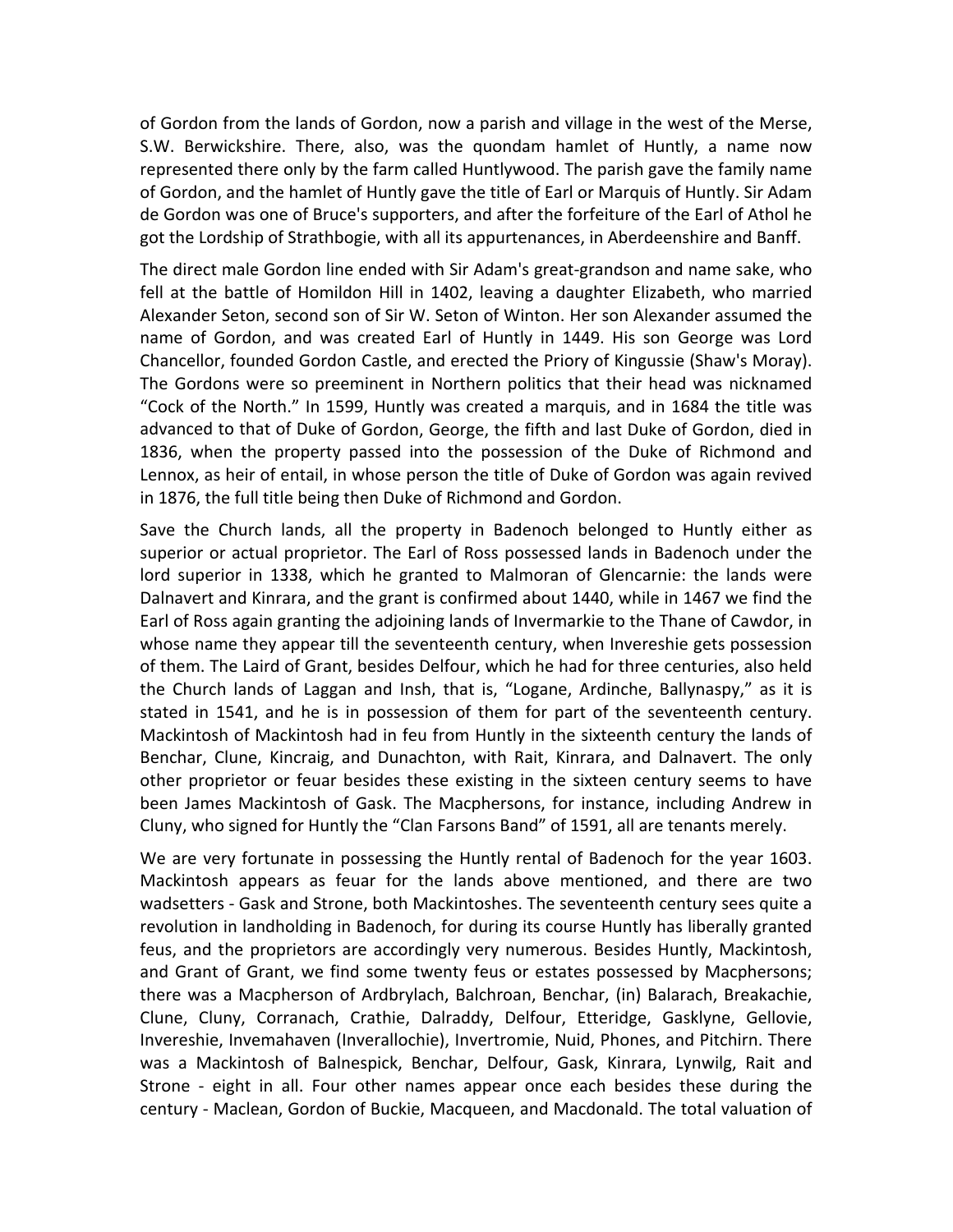Badenoch in 1644 was El 1,527 Scots, in 1691 £6523, and in 1789 it was £7124, with only seven proprietors Duke of Gordon, Mackintosh, Cluny, Invereshie, Belleville, Grant of Grant (Delfour), and Major Gordon (Invertromie). The "wee lairdies" of the previous two centuries were swallowed up in the estates of the first live of these big proprietors, who long held large estates in Badenoch, the Duke of Gordon being represented by the Duke of Richmond in the nineteenth century. Only one or two other proprietors on any large scale came into the region in the nineteenth century - Baillie of Dochfour, Sir John Ramsden, and, we may add, Macpherson of Glentruim. The valuation roll for 1889‐90 showed a rental of £36,165 11s. 7d. sterling.

# *Clan Chattan and Badenoch*

In the above sections we discussed the political history of Badenoch, under the title of the "Lordship of Badenoch," and in this section we intend to deal with the history of the native population of that district. Badenoch was the principal seat of the famous and powerful Clan Chattan. The territory held by this clan, however, was far from being confined to Badenoch; for at the acme of their power in the fifteenth century, Clan Chattan stretched across mid Inverness‐shire, almost from sea to sea ‐ from the Inverness Firth to near the end of Loch‐eil, that is, from Petty right across through Strathnairn, Strathdearn, and Badenoch to Brae Lochaber, with a large overflow through Rothiemurchus into Braemar, which was the seat of the Farquharsons, who are descen‐ dants of the Shaws or Mackintoshes of Rothiemurchus. The Clan Chattan were the inhabitants of this vast extent of territory, but the ownership or superiority of the land was not theirs or their chiefs', and the leading landlords they had to deal with were the two powerful Earls of Huntly and Moray. From them, as superiors, Mackintosh, Chief of Clan Chattan, held stretches of land here and there over the area populated by the clan, and his tribesmen were tacksmen or feu-holders of the rest, as the case might be, under Moray or Huntly. It was rather an anomalous position for a great Highland chief, and one often difficult to maintain. Major (1521) describes the position, territorially and otherwise, of the Clans Chattan and Cameron in words which may be thus translated:‐ "These tribes are kinsmen, holding little in lordships, but following one head of their race (caput progenei-ceann cinnidh) as chief, with their friends and dependents." The lordships were held, alas, by foreigners to them in race and blood.

The Clan Chattan were the native Celtic inhabitants of Badenoch. There are traditional indications that they came from the west‐from Lochaber, where the MS histories place the old Clan Chattan lands. The same authorities record that, for instance, the Macbeans came from Lochaber in the fourteenth century, "after slaying the Red Comyn's captain of Inverlochy," and put themselves under the protection of the Mackintosh; and this is supported by the tradition still preserved among the Rothiemurchus Macbeans, whose ancestor, Bean Cameron, had to fly Lochaber owing to a quarrel and slaughter arising from the exaction of the bÚ ursainn, or 'probate duty' of the time. It may be too bold to connect this eastern movement of Clan Chattan with the advancing tide of Scotic conquest in the eighth century, whereby the Pictish Kingdoms and the Pictish language were overthrown.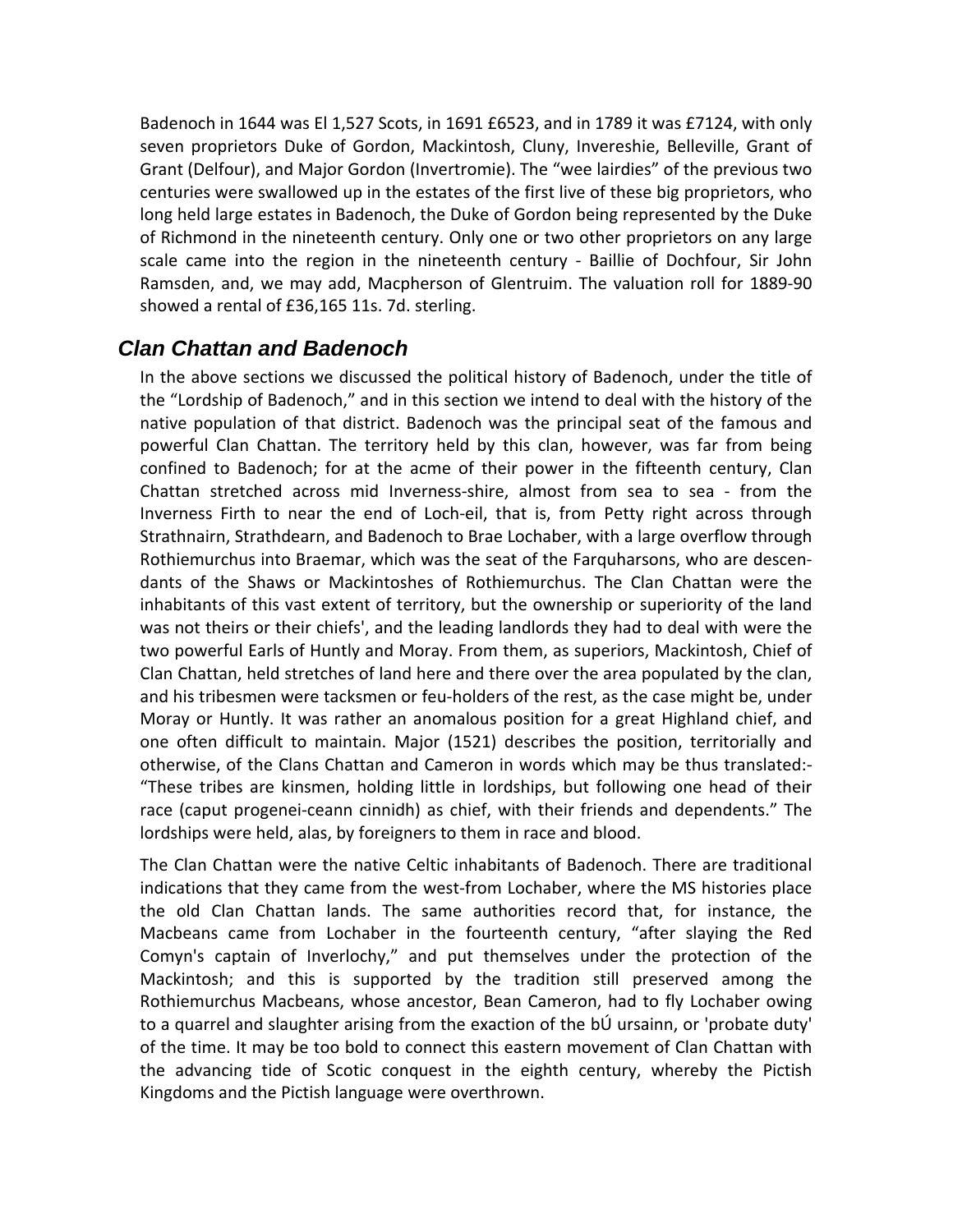That the Picts inhabited Badenoch is undoubted: the place names amply prove that, for we meet with such test prefixes as 'Pet' (Pitowrie, Pitchirn, Pitmean) and 'Aber' (Aberarder), and other difficulties of topography un‐explainable by the Gaelic language. As in most of Scotland, we have doubtless to deal, first, with a pre‐Celtic race or races, possibly leaving remnants of its tongue in such a river name as Feshie, then the Pictish or Caledonian race of Celtic extraction, and lastly, the Gaelic race who imposed their language and rule upon the previous peoples. The clan traditions are supported in the matter of a western origin for the Clan Chattan by the genealogies given in the 1467 MS., which deduces the chief line from Ferchar Fota, King of Dalriada, in the seventh century.

# *Clan Chattan Myths*

The name Cattan, like everything connected with the early history of this clan, is obscure, and has, in like manner, given rise to many absurd stories and theories. As a matter of course, the classical geography of Europe has been ransacked, and there, in Germany, was a people called Chatti, which was taken as pronounced Catti; but the ch stands for a sound like that in loch. The name now appears as Hesse for HÂtti. It was never Katti, be it remembered. Yet the Catti are brought from Germany to Sutherlandshire, which in Gaelic is Cataobh, older Cataib ‐ a name supposed thus to be derived from the Catti. Cataobh is merely the dative plural of cat (a cat), just as Gallaobh (Caithness) is the same case of Gall (a stranger, Norseman).

The Cat men dwelt in Sutherlandshire; why they were called the Cats is not known. Clan Chattan is often said to be originally from Sutherland, but beyond the similarity of name, there is no shadow of evidence for the assertion. Others again, like Mr. Elton, see in the name Catan, which means, undoubtedly, "little cat," relics of totemism; this means neither more nor less than that the pre Christian Clan Chattan worshipped the cat, from whom, as divine ancestor, they deemed themselves descended. We might similarly argue that the Mathesons ‐ Mac Mhath‐ghamhuin or Son of the Bear were a "bear" tribe, a fact which shows how unstable is the foundation on which this theory is built. In fact, animal names for men were quite common in early times. The favorite theory‐and one countenanced by the genealogies ‐ connects the Clan Chattan, like so many other clans, with a church‐derived name. The ancestor from whom they are represented as deriving their name is Gillicattan Mor, who lived in the eleventh century. His name signifies Servant of Catan, that is, of St. Catan; for people were named after saints, not directly, but by means of the prefixes Gille and Maol. At least, that was the early and most reverent practice. That there was a St. Catan is evidenced by such place names as Kilchattan (in Bute and Lung), with dedication of churches at Gigha and Colinsay. His date is given as 710, but really nothing is known of him. This is probably the best explanation of the name, though the possibility of the clan being named after some powerful chief called Catan must not be overlooked. The crest of the cat is late, and merely a piece of mild heraldic punning.

It is only about or after 1400 that we come on anything like firm historical ground in the genealogy and story of our chief Highland clans. This is true of the Grants and the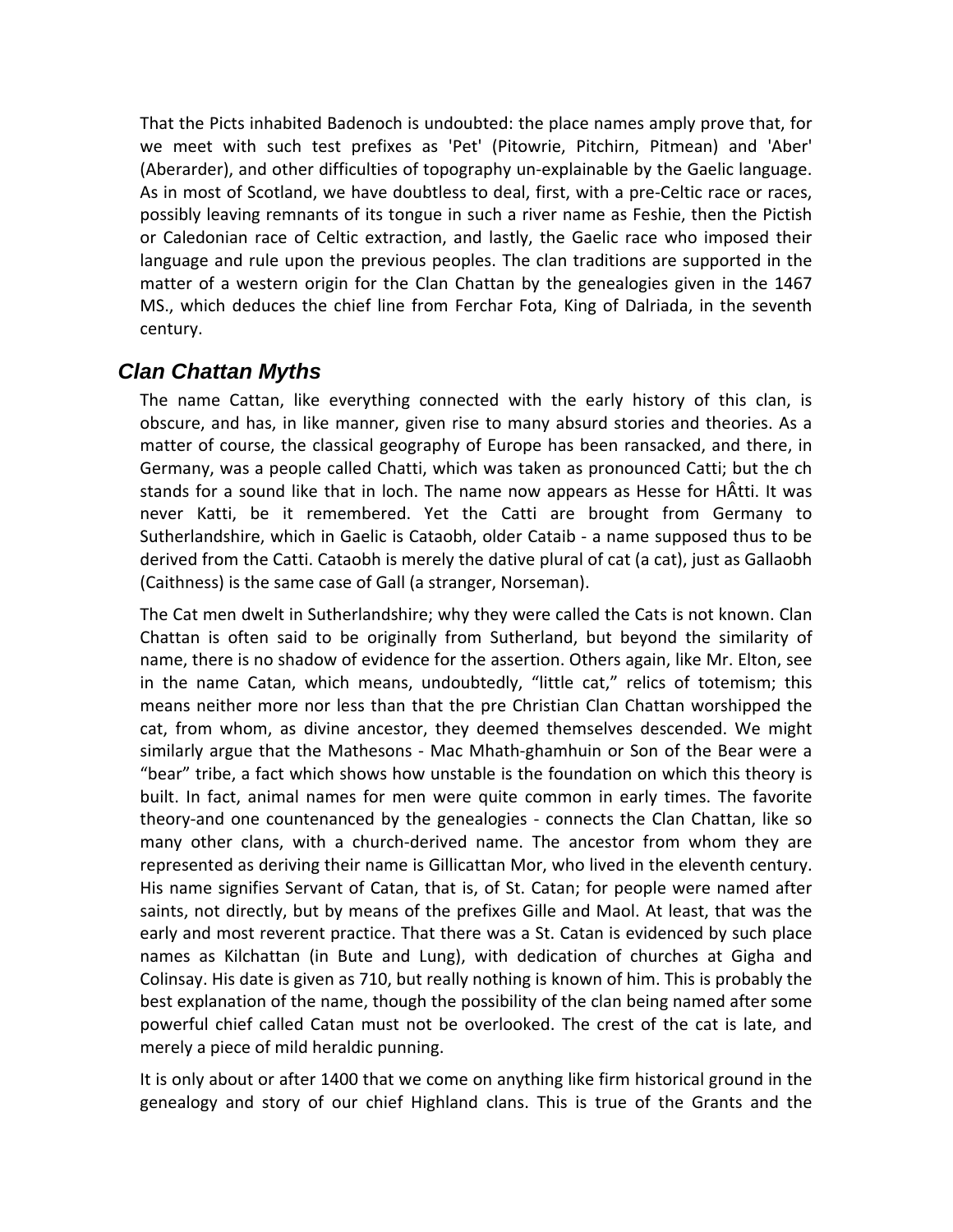Camerons, and especially true of the Clan Chattan. Everything before that is uncertainty and fable. The earliest mention of Clan Chattan - and it is not contemporary but fifty years later ‐ is in connection with the fight at the North Insh of Perth in 1396, and here historians are at sixes and sevens as to who the contending parties really were. The battle of Invernahavon (1386?) and the fight at Clachnaharry (1454) are mere traditions, and the battle in 1429 between Clan Chattan and Clan Cameron, in which the former nearly annihilated the latter, is recorded by a writer nearly a century later (1521). In fact, the first certain contemporary date is that of Mackintosh's charter in 1466 from the Lord of the Isles, where he is designated Duncan Mackintosh, "capitanus de Clan Chattan," and next year as "chief and captain" of Clan Chattan, in a bond with Lord Forbes. Henceforth, Clan Chattan is a common name in public history and private documents. It comprised in the period of its comparative unity (ca. 1400‐1600) some sixteen tribes or septs: these were the Mackintoshes, Macphersons, Davidsons, Cattanachs, Macbeans, Macphails, Shaws, Farquharsons, Macgillivrays, Macleans of Dochgarroch, Smiths, Macqueens, Gillanders, Clarks, etc. Of this confederation, Mackintosh was for, at least, two centuries "captain and chief," as all documents, public and private, testify. These two centuries (ca., 1400‐1600) form the only period in which we see,under the light of history, the Highland clans in their full development.

### *The Mackintosh-Macpherson Controversy*

The seventeenth century made sad havoc in the unity of Clan Chattan. Huntly, ever an enemy to Mackintosh, "banded" in 1591 the Macphersons to his own person, and, by freely granting charters to them, made them independent, and detached them from Mackintosh. Macpherson of Cluny claimed to be head of the Macphersons, and in 1673 styled himself "Duncan McPherson of Cluney for himself, and taking burden upon him for the heall name of Mcphersons and some others called old Clanchattan as cheeffe and principall man thereoff," in a bond with Lord Macdonell of Morar. In support of this claim, the Macpherson appealed to the old genealogies, which represented Mackintosh as getting the Clan Chattan lands by marriage with the heiress in 1291, and which further showed that Cluny was the heir male descendant of the old Clan Chattan chiefs. The case in its solemn absurdity of appeal to genealogies reminds one of a like appeal placed before the Pope in the claims of King Edward upon the throne of Scotland. He claimed the Scottish throne as the direct successor of Brutus and Albanicus, who lived in Trojan times, every link of genealogy being given, while the Scots repelled this by declaring that they were descended from Gathelus , husband of Scota, daughter of the Mosaic King of Egypt; and here, too, all the genealogical links could have been given. Neither doubted the genuineness of each other's genealogies!

So with the Mackintosh‐Macpherson controversy about the chiefship of Clan Chattan. They each accept each other's genealogies without suspicion or demur. And yet the manufacture of these and like genealogies was an accomplished art with Gaelic seanachies whether Irish or Scottish. We even see it going on under our very eyes. The early chiefs of Lochiel are the de Cambruns of the thirteenth‐ and fourteenth‐century records - lists and other documents impressed into the Cameron genealogy, which is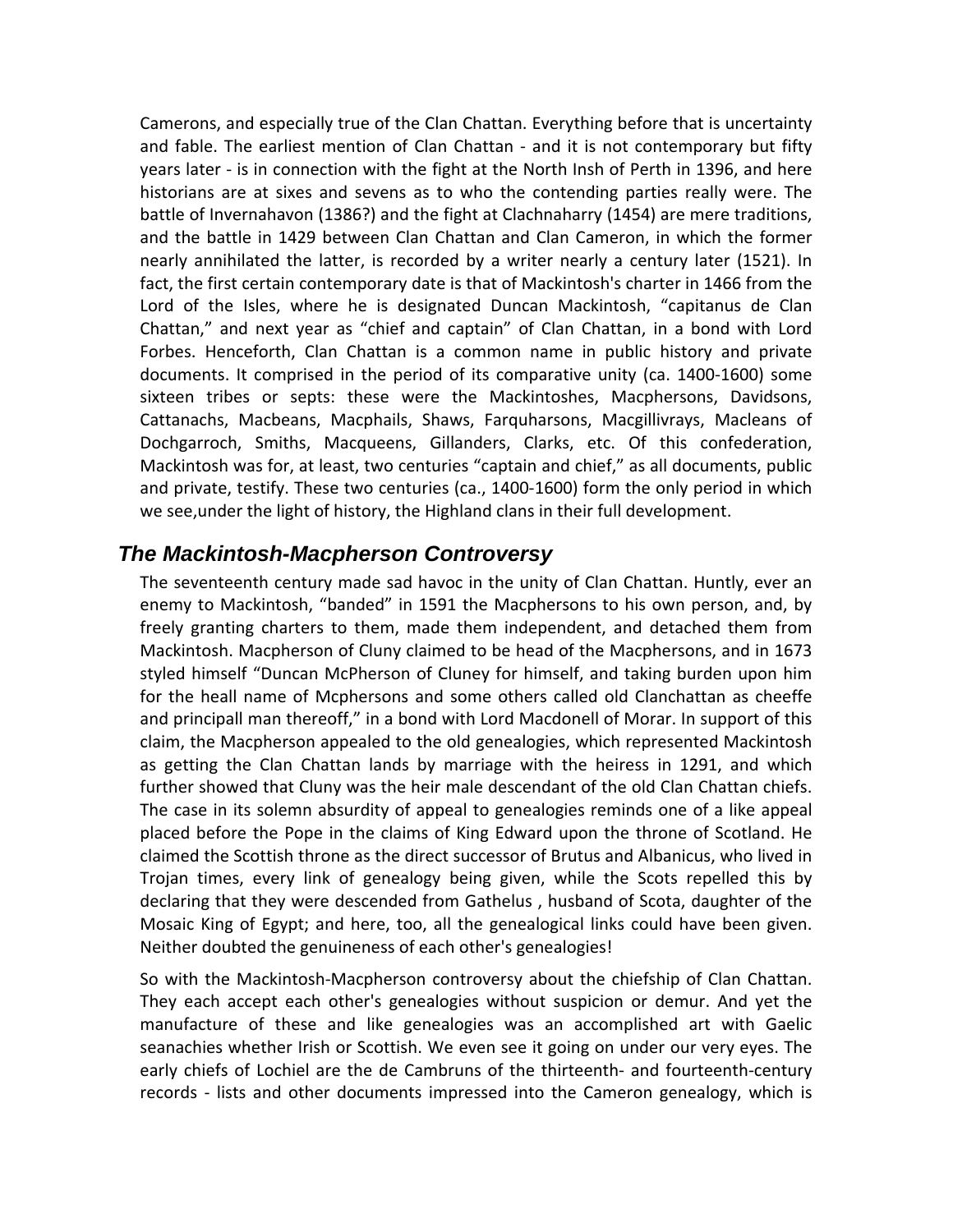doubtless correctly given in the 1467 MS. Again, the Macpherson genealogy in the Douglas Baronage is in several cases drawn from charters granted to wholly different families. Dormund Macpherson, twelfth chief, gets a charter under the great seal from James IV; but the charter turns out to be one granted to a Dormund M'Pherson in the Lordship of Menteith, not of Badenoch!

[MacBain apparently bases his ensuing comments on the Cluny Macpherson genealogy published in 'Douglas's Baronage of Scotland,' of 1798. A copy of this document as presented in Alexander Macpherson's Glimpses.

It should be noted that Douglas' genealogy contains many puzzling errors. Among these is his listing of two individuals as the 'fourteenth' Macpherson Chief! The first on this list is 'Andrew' (which is correct); the second 'fourteenth' Chief is supposedly named John. But none of the Macpherson Chiefs was ever named John. Furthermore, Douglas states that Andrew 14 died "soon after his father without issue" which is incorrect. Actually, Andrew 14 had a fairly long life outliving his son, Ewen who led the Macpherson regiment in Montrose's campaigns.

The confusion was likely due to the fact that the fifteenth chief was also named Andrew. He was the grandson of Andrew 14, and did die after only six years as Chief. He was succeeded by his brother Duncan who served 46 years dying without a surviving son in 1722. It was at this point that the chiefship went to the great grandson, Lahlan, of the first Andrew's brother, John of Nuidbeg. Thus the sixteenth Chief was Lachlan, father of Ewan Og, the Cluny of the Forty-five, and the seventeenth Chief. It would appear that Douglas' John 14 was erroneously inserted into the genealogy due to confusion regarding the role of John of Nuid. I've presented these comments to spare the reader from also being confused by MacBain's commentary that follows. He is correct in at least one respect - the Douglas genealogy leaves something to be desired. Ed]

John, fourteenth of Cluny, who "was with the Earl of Huntly at the battle of Glenlivet," [actually, this was Andrew 14]as the voracious chronicler says, to add a touch of realism to his bald genealogical account, gets a charter of the lands of Tullich, etc., ‐ lands which lie in Strathnairn, and he turns out to be a scion of the well-known family of Macphersons of Brin! Similarly John, fifteenth of Cluny, is son of the foregoing John of Brin; and Ewen, sixteenth of Cluny, who gets a charter in 1623 of the lands of Tullich, etc., is a cousin of Brin. Donald, seventeenth of Cluny, who gets a charter in 1643, turns out to be Donald Macpherson of Nuid. And all this time another and a correct genealogy of the Cluny family has been drawn up by Sir Aeneas Macpherson [of Invereshie; this genealogy can be accessed at www.sonasmor.net/colliergen.html/.] toward the end of the seventeenth century, which must surely have been known to the writer.<sup>iii</sup> During all the period of the fourteenth to sixteenth chief here given, there was only one man in Cluny, and his name was Andrew Macpherson, son of Ewen. [Correct]

# *The Meaning of Mackintosh*

The name of Mackintosh signifies the son of the toiseach or chief, which is Latinised by Flaherty as "capitaneus seu praecipuus dux." The Book of Deer makes the relationship of toiseach to other dignitaries quite plain. There is first the King; under him are the mormaers or stewards of the great provinces of Scotland, such as Buchan, Marr, and Moray; and next comes the toiseach or chief of the clan in a particular district. The two clans in the Book of Deer are those of Canan and Morgan, each with a toiseach. The word is represented most often in English in old documents by 'thane,' which, indeed,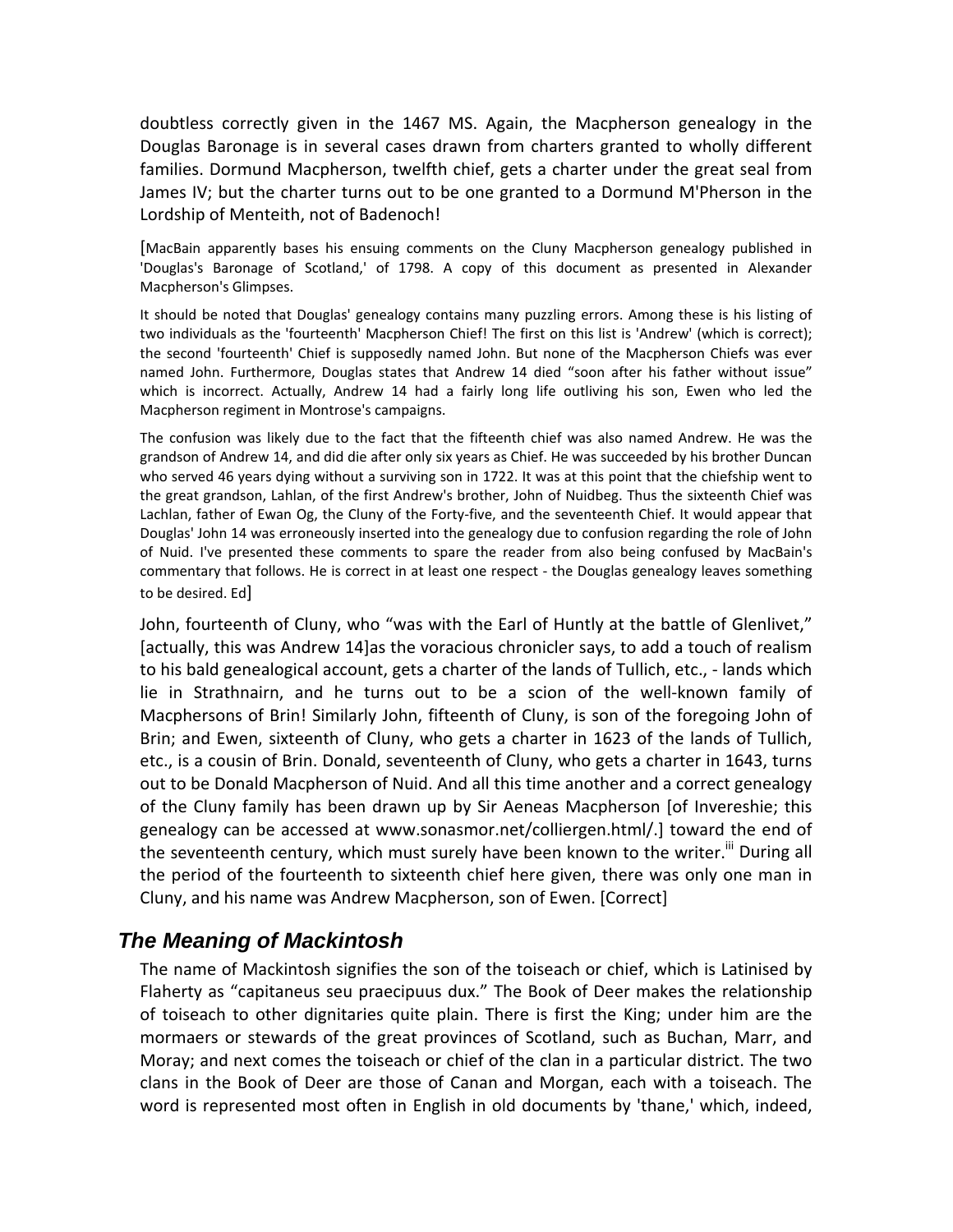represents it with fair accuracy. Toiseach is the true Gaelic word for "chief," but it is now obsolete, and there is now no true equivalent of the word "chief" in the language at all.

And here it may be pointed out that word "chief" itself was not at once adopted or adapted for this particular meaning of chief of a Highland clan. As we saw, the word at first employed was "captain," then "captain and chief," "captain, chief, and principal man," "chief and principal," etc., the idea finally settling down as fully represented by the word "chief" in the sixteenth century. Skene's attempt to argue that captain denoted a leader temporarily adopted, leading the clan for another, or usurping the power of another, while chief denoted a hereditary office, is condemned by his own evidence, and by the weight of facts. Besides, words do not suddenly spring into technical meanings, nor could chief acquire the definite meaning applicable to Highland chiefship, but by length of time and usage for this purpose. Hence arose the uncertainty of the early terms applied to the novel idea presented by Highland clans. The word clan itself appears first in literature in connection with Clan Chattan, or rather, Clan Qwhewyl, at the North Insh of Perth, where Wyntown speaks of "Clannys twa." The Gaelic word clan had to be borrowed for want of a native English term; why should we then wonder at the idea of toiseach being rendered first by captain, and latterly by chief?

The Mackintosh genealogies, dating from the seventeenth century, represent the family as descended from Macduff, thane of Fife, as they and Fordun call him. Shaw Macduff, the second son of Duncan, fifth Earl of Fife ‐ who died in 1154 ‐ in an expedition against the people of Moray in 1160, distinguished himself, and received from the King lands in Petty, and the custody of Inverness Castle. Here he was locally known as Shaw Mac an Toiseich, "Shaw, the son of the Thane." He died in 1179, and was succeeded by (2) Shaw, whose son was (3) Ferchard, whose nephew was (4) Shaw, whose son was (5) Ferchard, whose son was (6) Angus, who in 1291 married Eva, heiress of Clan Chattan, and thus got the Clan's lands in Lochaber.

So far the genealogy is a pretty story, but it sadly lacks one thing - verisimilitude. Macduff was not toiseach of Fife. In the Book of Deer he is called 'comes,' the then Gaelic of which was mormaer, now moirear. Shaw Macduff would infallibly, as son of the Earl of Fife, have been called Mac Mhoireir. With those who supported this Macduff genealogy, no argument needs to be held; like the humourist of a past generation, one would, however, like to examine their bumps. The statement that the Mackintoshes were hereditary constables of Inverness Castle is totally baseless and false. At the dates indicated (twelfth century) we believe that the Mackintoshes had not penetrated so far north as Petty or Inverness, and that we should look to Badenoch as their place of origin, and their abode at this time. Unfortunately documents in regard to the early history of Badenoch are rare, but an entry or two in the Registrurn of Moray Diocese may help us. In 1234, Walter Comyn, Earl of Monteith, comes to an agreement with the Bishop of Moray, in regard to Kincardine, and Fercard, son of Seth, is a witness, and in the very next document, also one of Walter Comyn's of the same date, appears a witness called Fercard "Senescalli de Badenoch," that is "steward of Badenoch." We are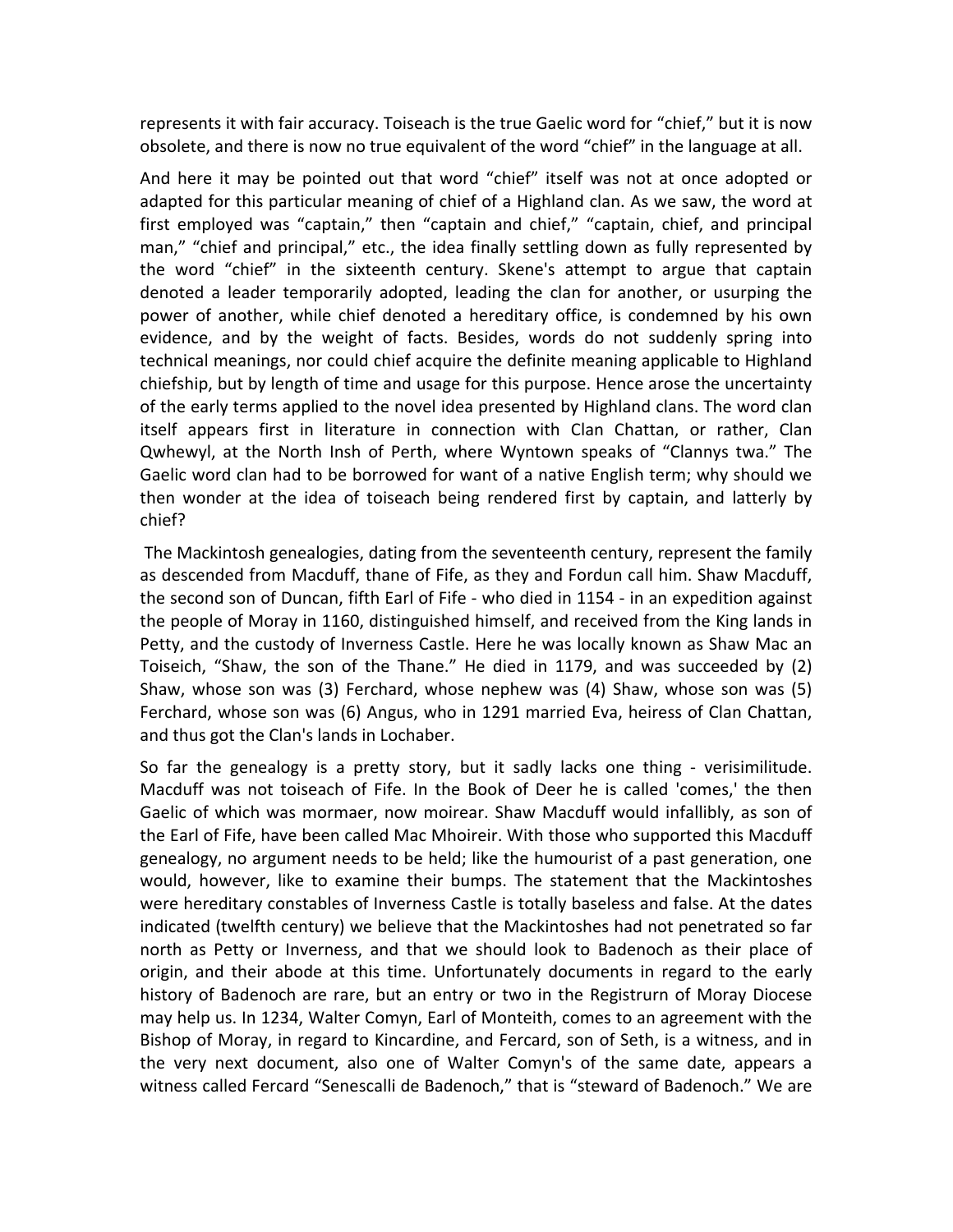quite justified in regarding him as the person mentioned in the previous document as Fercard, son of Seth.

Now, one translation of toiseach is 'steward' or 'seneschal' ‐ the person in power next to the mormaer or earl. We may, therefore, conclude that this Ferchard was known in Gaelic as Ferchard Toiseach . Similarly in 1440 we meet with Malcolm Mackintosh, chief of the clan, as "ballivus de Badenoch," a title of equal import as that of seneschal. We should then say that the Mackintoshes derived their name from being toiseachs of Badenoch, the head of the old Celtic Clan being now under the new non Celtic mormaer or earl Walter Comyn.

The ease with which the name Mackintosh might arise in any place where a clan and its toiseach existed explains how we meet with Mackintoshes for example in Perthshire who do not belong to the Clan Chattan. Thus there were Mackintoshes of Glentilt, which was held as an old thanage, and whose history as such is well known. Similarly we may infer that the Mackintoshes of Monivaird were descendants of the old local Toiseachs or Thanes. The Mackintosh genealogists had of course annexed them to the Clan Chattan stock with the utmost ease and success. In 1456, John of the Isles granted to Somerled, his armour bearer, a davoch of the lands of Glennevis, with toiseachdorship of most of his other lands there, and in 1552 this grant is renewed by Huntly to "dilecto nostro Donaldo MacAlister M'Toschd," that is, Donald son of Alister, son of Somerled, the toiseach or bailiff, named in 1456.This shows how easily the name could have arisen.

# *Other Genealogies*

Skene, while unceremoniously brushing aside the Macduff genealogy, advances hypothetically a different account of the origin of the Mackintoshes. In 1382, the Lord of Badenoch is asked to restrain Farchard MacToschy and his adherents from disturbing the Bishop of Aberdeen and his tenants in the land of Brass or Bairse, and to oblige him to prosecute his claim by form of law. Skene thinks that Farchard, whom he finds in the 1467 MS. as one of the "old" Mackintoshes, was descended from the old thanes of Brass, and that hence arose his name and his claim. Being a vassal of the Wolf's, he was a Badenoch man too. Rothiemurchus was a thanage, and the connection of the Mackintoshes with it was always close. Alexander Keir Mackintosh "obtained the feudal rights to Rothiemurchus" in 1464 and a few years later he styles himself "Thane of Rothiemurchus." Skene then suggests that Brise and Rothiemurchus might have anciently been in the hands of the same toiseach or thane, and that from him the Mackintoshes got their name. We have suggested that the name arose with Ferchad, son of Seth or Shaw, who was toiseach under Earl Walter Comyn in 1234, and his name appears in the 1467 MS. genealogy as well as in the Mackintosh genealogies.

That a revolution took place in the affairs of Clan Chattan, with the overthrow or extrusion of the direct line of chiefs, in the half century that extends from about 1386 to 1436, is clear from two sources - first, from the 1467 MS., and, second, from the Mackintosh history. The latter acknowledges that Ferquhard, ninth chief, was deposed from his position, which was given to his uncle Malcolm. The reason why he had to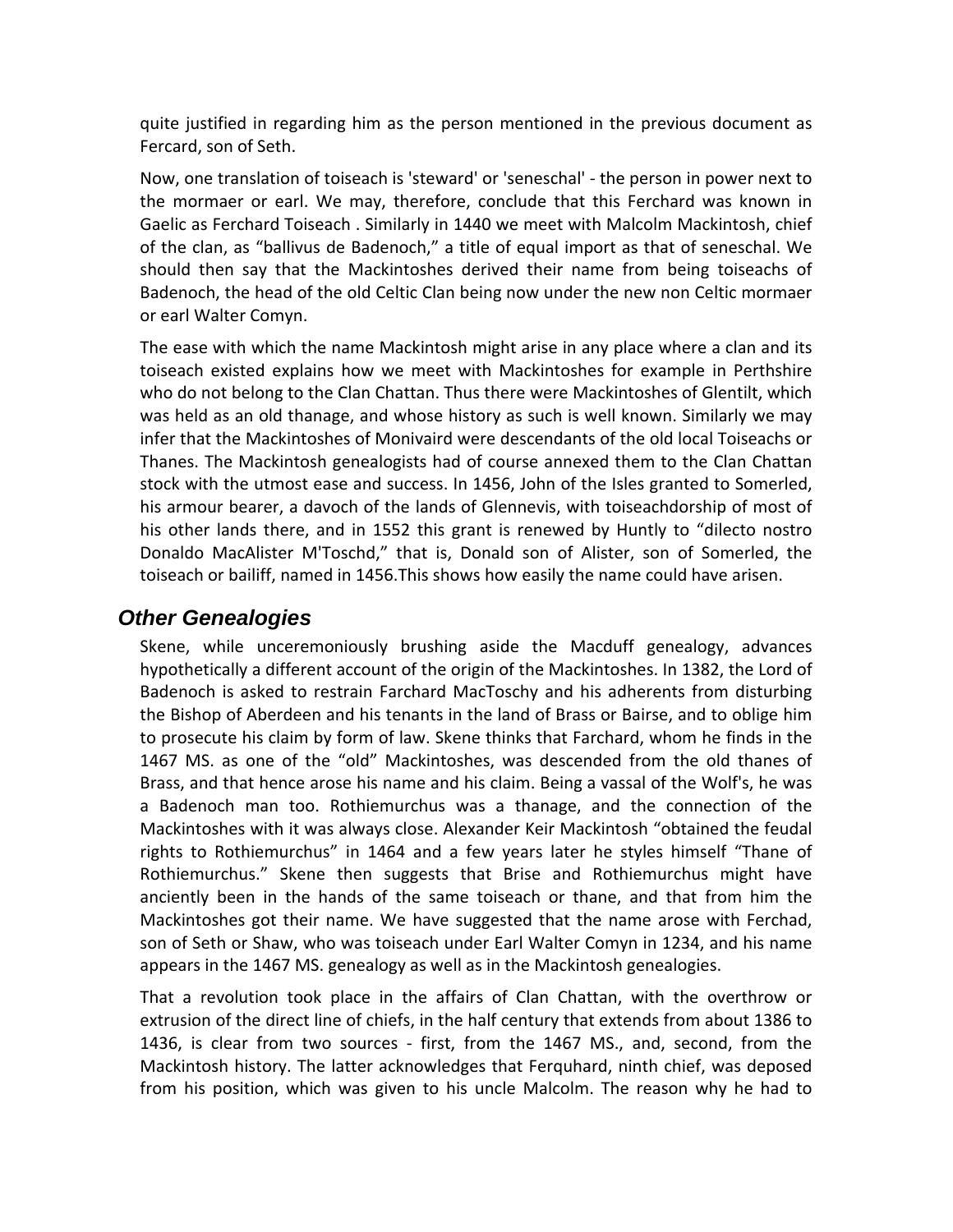retire was, it is said, the clan's dissatisfaction with his way of managing affairs; but the matter is glossed over in the history in a most unsatisfactory manner. If this was the Ferchard mentioned in 1382 as giving trouble to the Bishop of Aberdeen, it is most unlikely that he was an incapable man; in fact he must have been quite the opposite. He is doubtless the same persons, for he is given also in the 1467 MS. genealogy. But further confusion exists in the Mackintosh account. Malcolm, tenth Mackintosh, who died in 1457, is grandson through William seventh (died 1368) of Angus who married Eva in 1291, the three generations thus lasting as chiefs from 1274 to 1457, some 183 years! Malcolm was the son of William's old age, and his brother, Lachlan eighth, was too old to take part in the North Insh fight in 1396, sixty years before his younger brother died! It is thus clear that there is something wrong in the Mackintosh genealogy here corresponding doubtless to some revolution in the clans's history. And this is made clear when we consult the Edinburgh Gaelic MS. of 1467, which gives the genealogies of Highland clans down till about 1450. Here we actually have two genealogies given, which show that the chiefship of the Mackintoshes or Clan Gillicattan was then either in dispute or a matter of division between two families. We print the two 1467 lists with the Mackintosh MS. genealogy between them, in parallel columns, supplying dates when possible:

| 1467 MS          | <b>Mackintosh History</b>            | 1467 MS.        |
|------------------|--------------------------------------|-----------------|
| William & Donald | (12) Ferchar (d. 1514)               | Lochlan         |
| William          | (9) Ferchar & (11) Duncan (d. 1496)  | Suibne          |
| Ferchar (1382)   | (8) Lachlan & (10) Malcolm (d. 1457) | Donald Camgilla |
| William          | (7) William (d. 1368)                | Leod            |
| Gillamichol      | (6) Angus (d. 1345)                  | Scayth (1338)   |
| Ferchar (1234)   | (5) Ferchar (d. 1274)                | Ferchard        |
| Shaw             | (4) Shaw (d. 1265)                   | Gilchrist       |
| Gilchrist        | William                              | Malcolm         |
| Aigeol           | (2) Shaw, (d. 1210)                  | Donald Camgilla |
| Ewen             | (1) Shaw (d. 1179)                   | Mureach         |
|                  | Macduff (d. 1154)                    | Suibne          |
|                  | Earl of Fife                         | Tead (Shaw)     |
| Neill            |                                      | Nachtain        |
| [Gillicattan?]   |                                      | Gillicattan     |

The similarity between the 1467 first list and that of the Mackintosh history is too striking to be accidental, and we may take it that they purport to give the same genealogy. There are only two discrepancies from about 1400 to 1200 between them.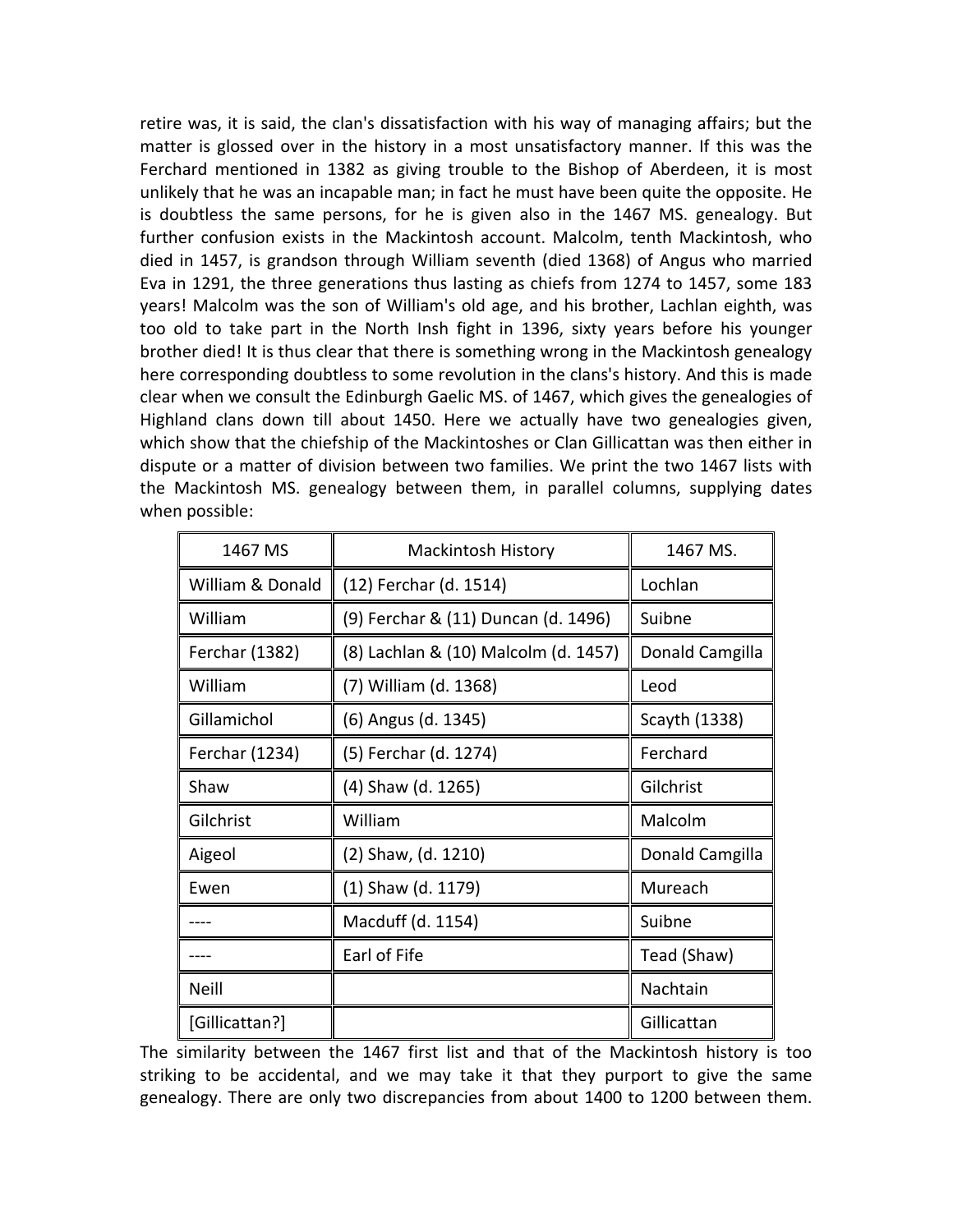Ferchar ninth is given as son of Lachlan in the Mackintosh history, whereas the 1467 list makes him son of William, not grandson. The sixth Mackintosh in the one list is Gillamichael, and in the other he is called Angus. Perhaps he had borne both names, for Gillamichael means "servant of St. Michael," and might possibly be an epithet. Mr. Fraser‐Mackintosh has drawn the writer's attention to a list of names published in Palgrave's Documents and Records of Scottish History (1837); this is a list of some ninety notables who, about 1297 made homage or submission to Edward I and among them is Anegosius Maccarawer, or Angus Mac Ferchar, whom Mr. Fraser‐Mackintosh claims as the sixth of Mackintosh. There are only two other "Macs" in the list, and Maccarawer is, no doubt, a Highlander, and possibly a chief, and, perhaps, the chief of Mackintosh. In any case, in the middle of the fifteenth century, the direct line of Mackintoshes was represented by William and Donald, sons of William, whereas the chief de facto at the time was undoubtedly Malcolm Mackintosh. How he got this position is a question.

The second list in the 1467 MS. is a puzzle. Mr. Skene called it the genealogy of the "old" Clan Chattan: why, is not clear. Scayth, son of Ferchard, is mentioned in 1338 as the late Scayth who possessed a "manerium" at the "stychan" of Dalnavert. Mr. Skene thinks that he was of the Shaws of Rothiemurchus, and that this is their genealogy; and this may be true, but what comes of his earlier theories in regard to the Macphersons as being the "old" family here represented? Theories held in 1837 were abandoned in 1880; but in this Mr. Skene could hardly help himself, considering the amount of information that has since appeared in the volumes of such Societies as the "Spalding Club," bearing on the history of the Moravian clans, and especially on that of Clan Chattan.

The turmoil in the Clan Chattan, which changed the chiefship to another line, must be connected most especially with the events which took place when King James came North, in 1427, when part of the clan stood by the King and part by the Lord of the Isles. We find in a document preserved in the Kilravock papers, that King James grants a pardon to certain of the Clan Chattan, provided they really do attach themselves to the party of Angus and Malcolm Mackintosh; and this shows that Malcolm, who was afterwards chief, stood by the king, and received his favours. Angus possibly was his brother, for a deprecating rascal of the name of Donald Angusson, supported by Lachlan "Badenoch," son of' Malcolm, evidently Lachlan's cousin, gives trouble to various people toward the end of the century. In any case, Malcolm Mackintosh emerged victorious from the troubles that were rending the clan, and his son Duncan was as powerful a chief as lived in the North in his day.

# *The Battle on the North Insh of Perth*

How much the Clan Battle at Perth in 1396 had to do with the changes in the Clan Chattan leadership it is hard to say. It is accepted as certain that the Clan Chattan had a hand in the fight for the later historians say so and the contemporary writer Wyntown mentions the chiefs on both sides, and one of these bears the name of Scha Ferchar's son, which is an unmistakably Mackintosh name. He says, in Laing's edition: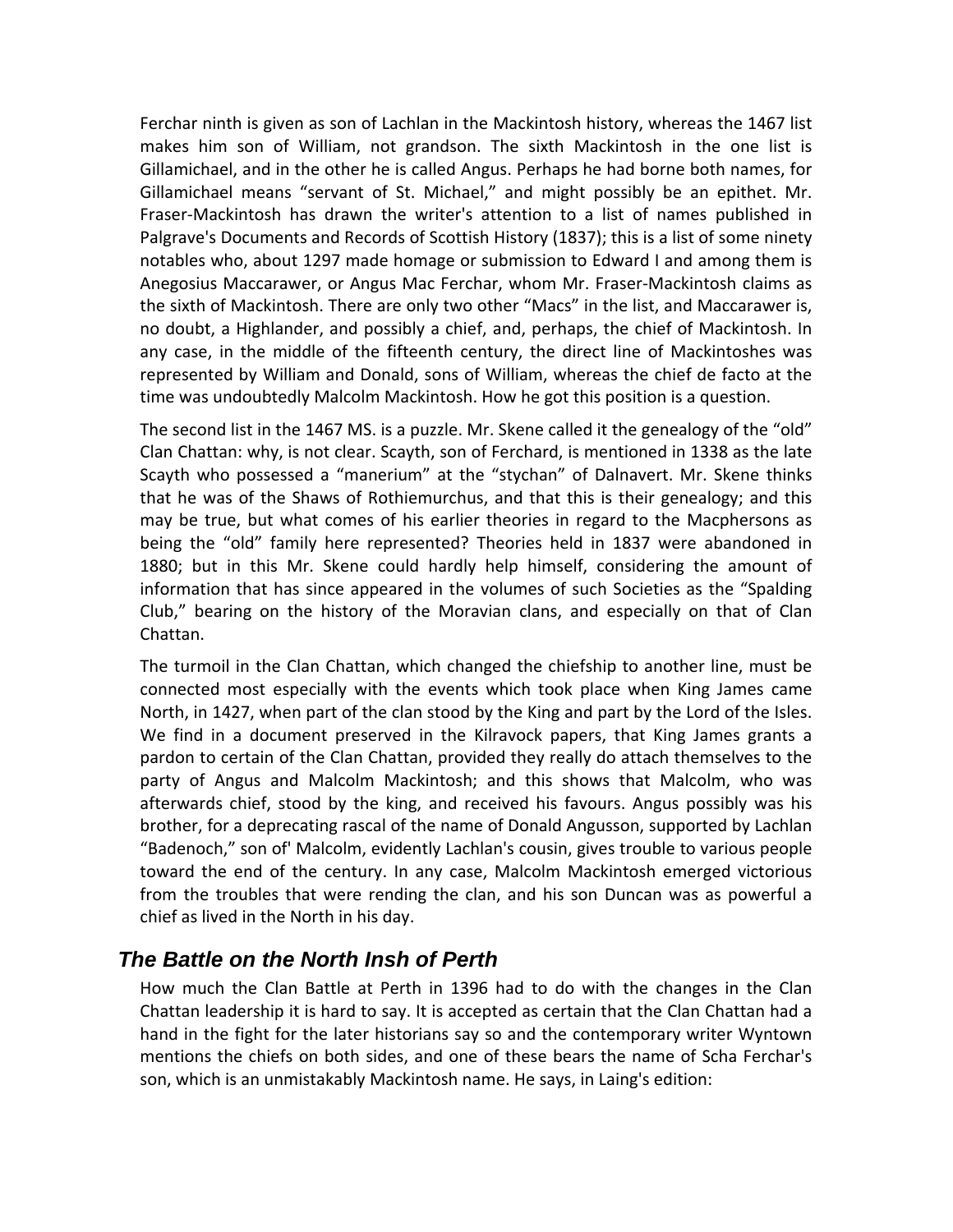*"Tha thre score were clannys twa, Clahynnhd Qwhewyl, and Clachinya; Of thir twa Kynnys ware the men, Thretty agane thretty then. And thare thai had thair chifttanys twa, Schir Ferqwharis sone wes ane of tha, The tothir Cristy Johnesone."*

The two clans here pitted against one another are the clans Quhele or Chewil, and Clan Ha or Hay, or according to some, Kay. Bocce has Clan Quhete, which Buchanan and Leslie improve into Clan Chattan. As so much theorising has taken place upon this subject already, and so many positive assertions have been made, it may at present serve the interests of historic science if we can really decide what clan names the above cannot stand for.

First, there is Clan Quhele or Chewil. This clan is mentioned in 1390 as Clan Qwhevil, who, with the Athole tribes, made a raid into Angus, and killed the Sheriff. They are mentioned again in an Act of Parliament in 1594 as among the broken clans, in the following sequence Clandonochie, Clanchattane, Clanchewill, Clanchamron, etc. What clan they really were is yet a matter if dispute. The form Chewill points to a nominative, Cumhal or Cubhal, or Keval, but no such name can be recognised in the Clan Chattan district, or near it. Dughall or Dugald has been suggested, and the family of Camerons of Strone held as the clan referred to.

But this, like so much in the discussion of this subject, forgets some very simple rules of Gaelic phonetics, which are not forgotten in the spoken language, and in the English forms borrowed from it. Feminine names ending in 'n' never aspirate an initial 'd' of the next word. We have Clan Donnachie, Clan Donald, Clan Dugald, and so on, but never Clan Yonnachie or Yonald, or such. Similarly, Clan Hay or Ha cannot stand for Clan Dae or Davidsons. Let these simple rules of Gaelic phonetics be understood once for all, and we have made much progress toward a solution of the difficulty. The word Qwhevil evidently commences with a C. Skene suggests it is for Caimgilla, "one-eyed one," the epithet of Donald, Mureach's son, in the 1467 pedigree. But the 'm' of cam is never aspirated. Again, as in Ha or Hay. The H initial may stand for th, sh, or fh; and the only names that can be suggested are those of Shaw and Fhaidh. The Clan Cameron are called, in the 1467 MS. and other places, the "Clann Maclanfhaidh,"the clan of the "servant of the Prophet," a name preserved in the Macgillony of Strone, which originally was Mac Gille-an-fhaidh, equivalent to 'Macl-an-fhaidh' in meaning.

The name, however, that best suits the English form is that of Shaw or Seadh, that is, Seth. There is really a difficulty about Meal‐an‐fhaidh and his clan. The form ought to be either Clann‐an‐fhaidh, which Wyntown would give as 'Clahinanha' or 'Clahan‐anna,' or it would be Clann Mhael‐anfhaidh, a form which could not be mistaken, were it handed down. The most popular theory is that the combatants were the Camerons and Mackintoshes, who were enemies for three centuries thereafter; the Mackintoshes were represented by the name of Clan Chewill, the chief being Shaw, son of Ferchar, of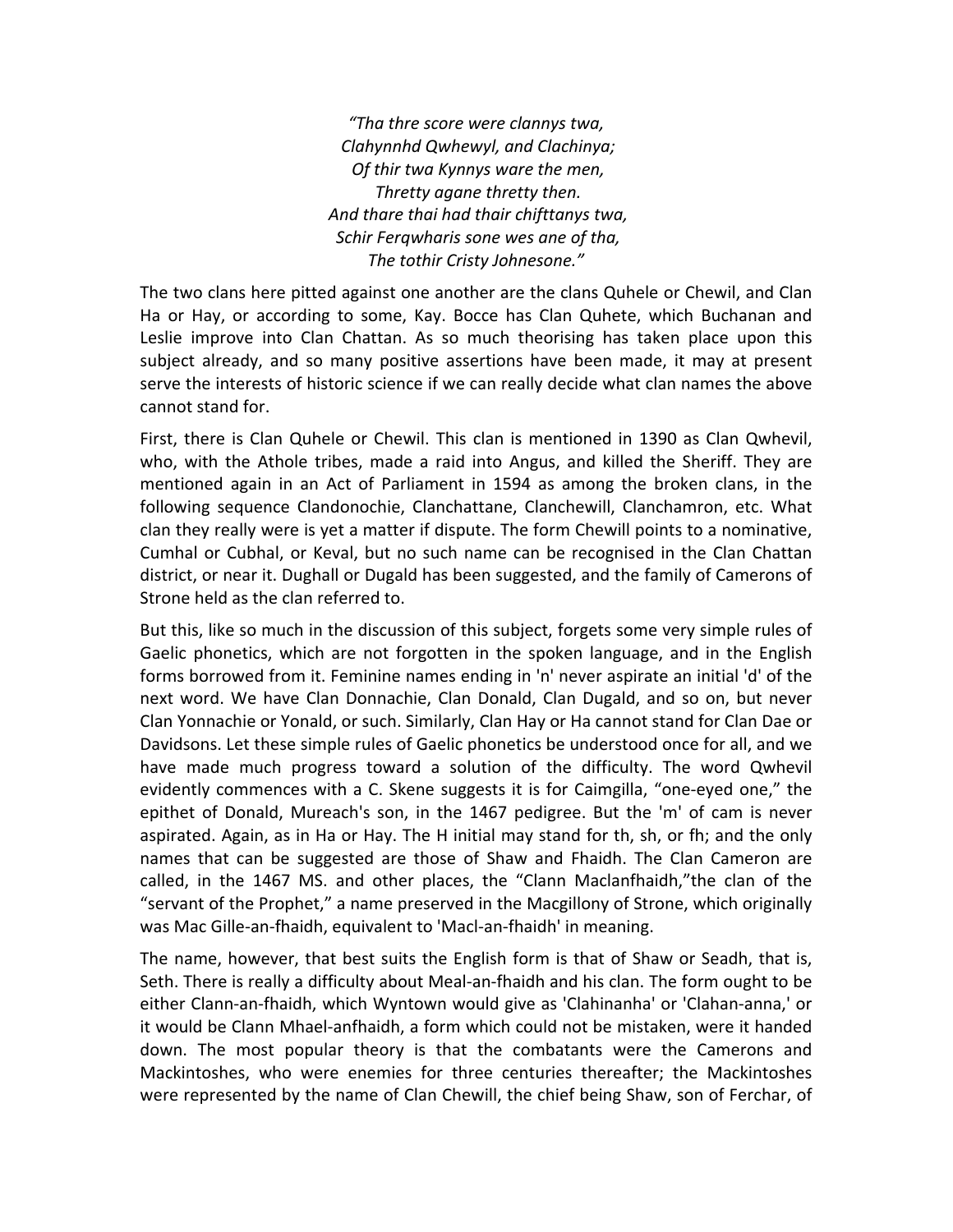the Rothiernurchus branch, while the Camerons were the Clan Hay, with Gilchrist Mac Iain as chief. This is practically Skene's view, and it is the position taken up by Mr. A. M. Shaw, the historian of the Mackintoshes. But the phonetics point to a struggle in which the Shaws were the chief combatants, the other side being Clan Kevil, and on weighing all sides of the question, we are as much inclined to believe that it was the beginning of that struggle in the clan which is represented by two lines of pedigree, and which latterly gave the chiefship even to a junior branch of one of the lines.

# *The Macpherson Claim*

How does the claim of the Cluny Macphersons for the chiefship of Clan Chattan stand in relation to these historical facts? They do not appear at all in the historical documents, but tradition in the seventeenth and eighteenth centuries had enough to tell of their share in the crisis. At the battle of Invernahavon, fought against the Camerons, the Macphersons of Cluny claimed the right under Mackintosh as chief, but he unfortunately gave this post of honour to Clan Dai or Davidson of Invernahavon; and the Macphersons retired in high dudgeon. The battle was at first lost to Clan Chattan, but the Macphersons, despite anger, came to the rescue, and the Camerons were defeated. Then ensued a struggle, lasting ten years, for superiority between the Macphersons (Clan Chattan) and the Davidsons, the scene of which, in 1396, was shifted to the North Insh of Perth. These, the Macpherson tradition says, were the two clans that fought the famous clan fight. The Macphersons claimed to be descended from Gillicattan Mor, progenitor of the Clan Chattan, by direct male descent, and every link is given back to the eleventh century, thus (omitting "father of") ‐ Gillicattan, Diarmid, Gillicattan, Muirich ‐ Parson of Kingussie whence they are called Clann Mhuirich, father of Gillicattan and Ewen Ban. The former had a son, Dougal Dall, whose daughter Eva, "the heiress of Clan Chattan," married Angus Mackintosh in 1291, and thus made him "captain" of Clan Chattan; Ewen Ban was the direct male representative, then Kenneth, Duncan, Donald Mor, Donald Og, Ewen; then Andrew of Cluny in 1609, a real historic personage without a doubt. In this list, not a single name previous to that of Andrew can be proven to have existed from any documents outside the Macpherson genealogies, excepting only Andrew's father, Ewen, who is mentioned in the Clanranald Red Book as grandfather of the heroic Ewen, who joined Montrose with 300 of Clans Mhuirich and Chattan.

The direct Gillicattan genealogy is given in the 1467 MS., and, such as it is, it has no semblance to the Macpherson list. The fact is that the Macpherson list previous to Ewan, father of Andrew, is purely traditional and utterly unreliable. The honest historian of Moray, Lachlan Shaw, says ‐ "I cannot pretend to give the names of the representatives before the last century. I know that in 1660 Andrew was laird of Cluny, whose son, Ewan, was father of Duncan, who died in 1722 without male issue." By means of the Spalding publications, the Synod of Moray Records, and other documents, we can now supplement and add to Lachlan Shaw's information, though not much. Macpherson of Cluny is first mentioned in 1591 when Clan Farson gave their "band" or bond to Huntly. He is then called "Andrew Makfersone in Cluny," not of Cluny, be it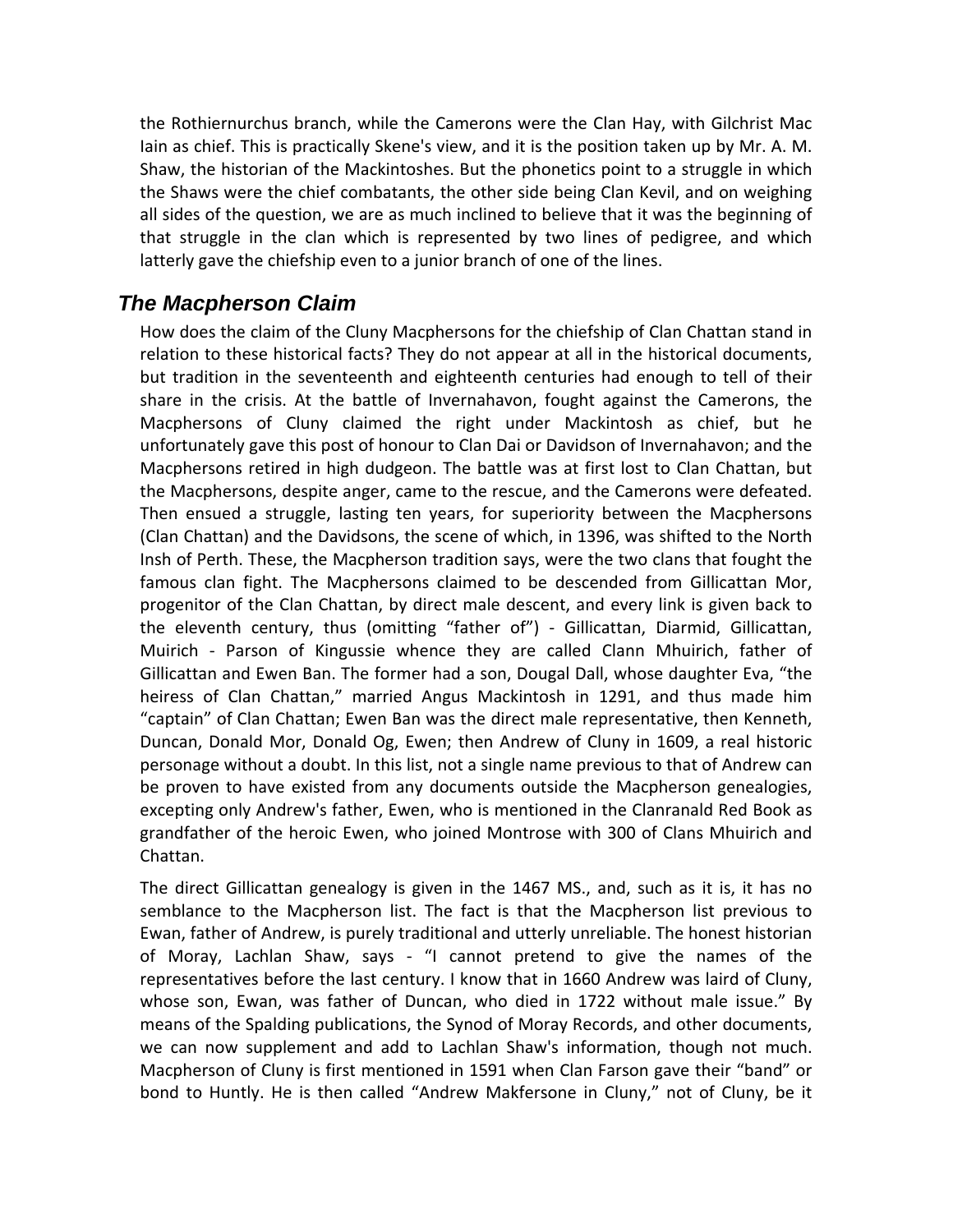observed, for he was merely tenant of Cluny at that time. This is amply proved by the Badenoch rental of 1603, where we have the entry - " Clovenye, three pleuches . . . Andro McFarlen (read Farsen) tenant to the haill." Perhaps Mr. Fraser‐Mackintosh's inference is right as to the national importance of Cluny Macpherson then, when he says ‐ "So little known does he seem to have been that Huntly's chamberlain, who made out the Badenoch rental in 1603, calls him Andro McFarlen."

"In 1609, Andrew had obtained a heritable right to Cluny, for then he called Andrew Macpherson of Cluny in the bond of union amongst the Clan Chattan, "in which they are and is astricted to serve Mackintosh as their Captain and Chief." Huntly had for long been trying to detach the Clan from Mackintosh by "bands," as in 1591 and in 1543, and by raising the tenants to a position of independence under charter rights, which were liberally granted in the seventeenth century, and which proved fatal to the unity of Clan Chattan. But it was a wise policy, nationally considered, for in 1663‐5, when Mackintosh tried to raise his Clan against Lochiel, some flatly refused asking cui bono; others promised to go if Mackintosh would help them to a slice of their neighbour's land, and Macpherson of Cluny proposed three conditions on which he would go ‐ 1) if the Chiefs of the Macphersons hold the next place in the Clan to Mackintosh; 2) lands now possessed by Mackintoshes and once possessed by Macphersons to be restored to the latter; and 3) the assistance now given was not of the nature of a service which Mackintosh had a right to demand, but simply a piece of goodwill.

When Mackintosh was in 1688 proceeding to fight the "last clan battle" at Mulroy against Keppoch, we are told that the "Macphersons in Badenoch, after two citations, disobeyed most contemptuously." Duncan Macpherson, the Cluny of that time, had decided to claim chiefship for himself, and in 1672 he applied for and obtained from the Lord Lyon's Office the matriculation of his arms as Laird of Cluny Macpherson, and only true representative of the ancient and honourable family of Clan Chattan. Mackintosh, on hearing of it, objected, and got the Lord Lyon to give Macpherson "a coat of arms as cadets of 'Clan Chattan.'"The Privy Council in the same year called him "Lord of Cluny and Chief of the Macphersons," but Mackintosh got them to correct even this to Cluny being responsible only for "those of his name of Macpherson descendit of his family," without prejudice always to the Laird of Mackintosh. In 1724 Mackintosh and Macpherson came to an agreement that Mackintosh, in virtue of marrying the heiress of Clan Chattan in 1291, was Chief of Clan Chattan, Macpherson renouncing all claim, but there was a big bribe held out to him ‐ he received the Loch Laggan estates from Mackintosh. In this way the egging on of Huntly, the reputation gained by the Macphersons in the Montrose wars and otherwise, and an absurd piece of pedigree, all combined to deprive Mackintosh of his rightful honour of Chief, and also of a good slice of his estate.

The renown gained by the Clan Macpherson in the Jacobite wars, compared to the supineness of the Mackintosh Chiefs, gained them public sympathy in their claims, and brought a clan, altogether unknown or ignored until the battle of Glenlivet in 1594, to the very front rank of Highland Clans in the eighteenth century. We see the rise of a clan